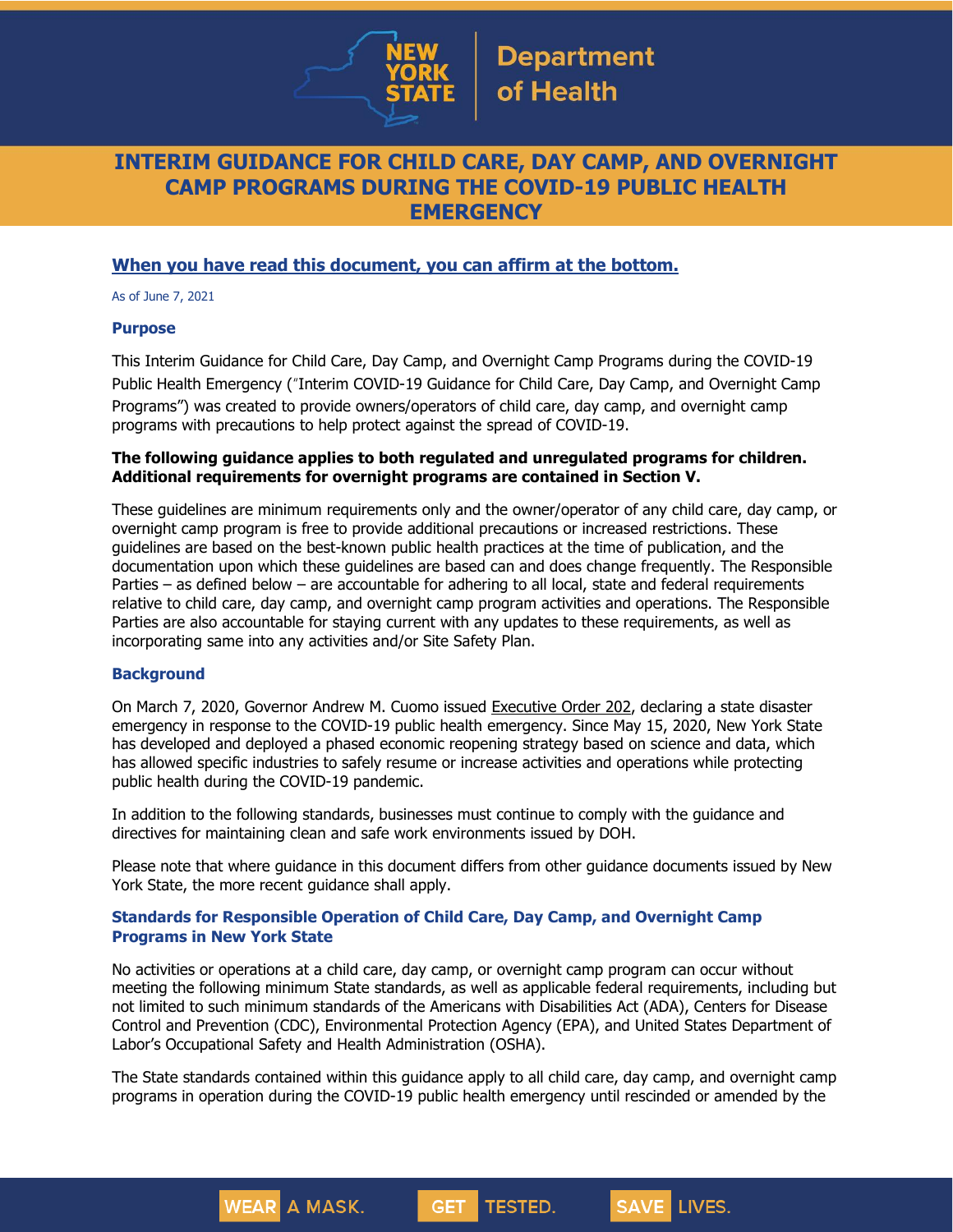State. The owner/operator of the child care, day camp, or overnight camp program, or another party as may be designated by the owner/operator (in either case, "the Responsible Parties"), shall be responsible for meeting these standards.

The following guidance is organized around three distinct categories: people, places, and processes.

# **I. PEOPLE**

## **A. Physical Distancing**

- Responsible Parties must implement a property-specific capacity limitation for children/campers that ensures appropriate social distancing (e.g. six-feet separation or other appropriate social distancing for the setting) can be maintained during activities and travel throughout the property between stable groups with children/campers who are not fully vaccinated.
	- $\circ$  Fully vaccinated against COVID-19 is defined as 14 days after completion of the vaccine series. All other individuals are considered unvaccinated.
- Social distancing and face covering requirements do not apply to those who are fully vaccinated except as otherwise specified in this document.
	- $\circ$  Stable groups that consist entirely of fully vaccinated campers and staff are not required to maintain social distancing.
- Responsible Parties must ensure that staff who are not fully vaccinated maintain a distance of at least six feet from other unvaccinated staff at all times, unless safety or the core activity requires a shorter distance (e.g. jointly caring for a child or responding to the needs of a camper). Staff shall include all employees, volunteers, and household members in home-based day care modalities while interacting with day care children and/or in the day care space.
- Responsible Parties should encourage that children/campers age 2 and older who are not fully vaccinated wear face coverings except when eating, drinking, showering, swimming, or sleeping/resting. Young children/campers (i.e., those that are not yet in kindergarten) do not need to wear face coverings when they are in child care or day camp program facility or area. Older unvaccinated children/campers are strongly encouraged but not required to wear face coverings indoors as feasible. In addition, the outdoor space that belongs to and/or is exclusively used by the child care or children's camp program is not considered a public place for the purposes of this guidance. Children/campers and staff are not required to wear a face covering when utilizing the outdoor space that belongs to and/or is exclusively used by the child care or children's camp program. Child care programs and children's camps that have access to a pool must adhere to State and DOH guidelines regarding swimming pools. Face coverings must be worn during transportation by individuals who are not fully vaccinated.
	- o Child care and children's camps may establish a universal policy for face coverings for children/campers over age 2 and for those who can medically tolerate them.
	- o DOH strongly recommends masks in indoor settings where vaccination status is unknown.
	- $\circ$  Stable groups that include unvaccinated children/campers must maintain at least a six-foot distance from other stable groups of children/campers.
	- o Unvaccinated staff must wear a face covering at all times while indoors.

**WEAR A MASK.** 

 Fully vaccinated staff are encouraged to model wearing a face covering when with children/campers at times when children/campers must wear face coverings.

**GET** 

TESTED.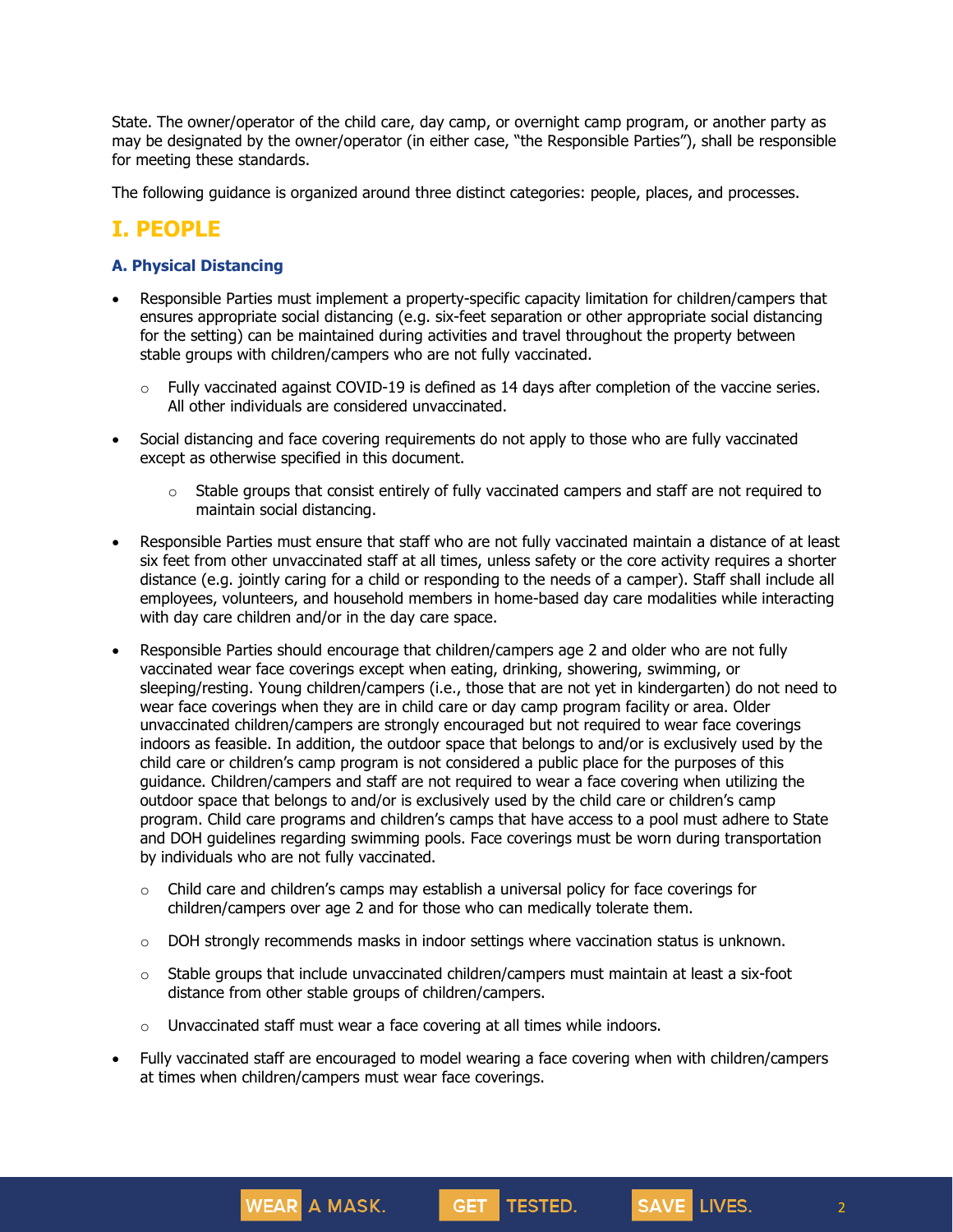- Face coverings should **never** be worn by children under age 2, or by a child unable to medically tolerate a face covering. Children/campers who are unable to tolerate face coverings may be within six feet of unvaccinated staff, who are wearing a face covering, to receive necessary services.
- Acceptable face coverings:
	- $\circ$  Acceptable face coverings for COVID-19 include but are not limited to cloth-based 2-ply face coverings and disposable masks that securely cover both the mouth and nose (bandanas, buffs and face shields are not acceptable face coverings).
	- $\circ$  However, cloth, disposable, or other homemade face coverings are not acceptable face coverings for workplace activities that typically require a higher degree of protection for personal protective equipment (PPE) due to the nature of the work. For those activities, N95 respirators or other PPE used under existing industry standards should continue to be used, as is defined in accordance with OSHA guidelines.
- Responsible Parties must ensure that staff and children/camper groupings are as static as possible by having the same group of children/campers stay with the same staff whenever and wherever possible (i.e. stable group/cohort). Group size should be as small as possible but must be limited to no more than thirty-six (36) children or campers. While the maximum sized group can be up to 36 children, programs must still follow applicable regulations regarding group sizes and staff/child ratios. The restriction on group size does not include staff providing supervision for children/campers.
	- $\circ$  Children's Camps that consist entirely of fully vaccinated staff and campers are not required to establish stable groups.
	- $\circ$  Responsible Parties must limit groups to 36 or fewer children/campers, excluding staff, in a specific area (e.g. room) at any given time whenever possible.
	- $\circ$  Responsible Parties must ensure that different stable groups of up to 36 children/campers have no or minimal contact with one another and avoid utilizing common spaces at the same time, to the greatest extent possible.
	- $\circ$  Responsible Parties should maintain a staffing plan that does not require staff to "float" between different classrooms or stable groups of children, unless such rotation is necessary to safely supervise the children/campers.
	- $\circ$  If Responsible Parties allocate time for children/campers to rest during the day (e.g. nap time), Responsible Parties should place children/campers at least six feet apart and head-to-toe for the duration of rest, when feasible.
- Responsible Parties may modify the use and/or restrict the number of work areas and seating areas for their staff, so that individuals who are not fully vaccinated are at least six feet apart in all directions (e.g. side-to-side and when facing one another) and are not sharing work areas without cleaning and disinfection between use. When distancing is not feasible between work areas, Responsible Parties must provide and require the use of face coverings for individuals who are not fully vaccinated and may consider the use of physical barriers in areas where they would not affect supervision, air flow, heating, cooling, ventilation, fire safety or egress.
- If used, physical barriers should be put in place in accordance with OSHA [guidelines.](https://www.osha.gov/coronavirus)
- Physical barrier options may include strip curtains, cubicles, or other fire-resistant impermeable dividers or partitions.

**GET** 

TESTED.

Shared workstations (e.g. "hot-desks") must be cleaned and disinfected between users.

**WEAR** A MASK.

3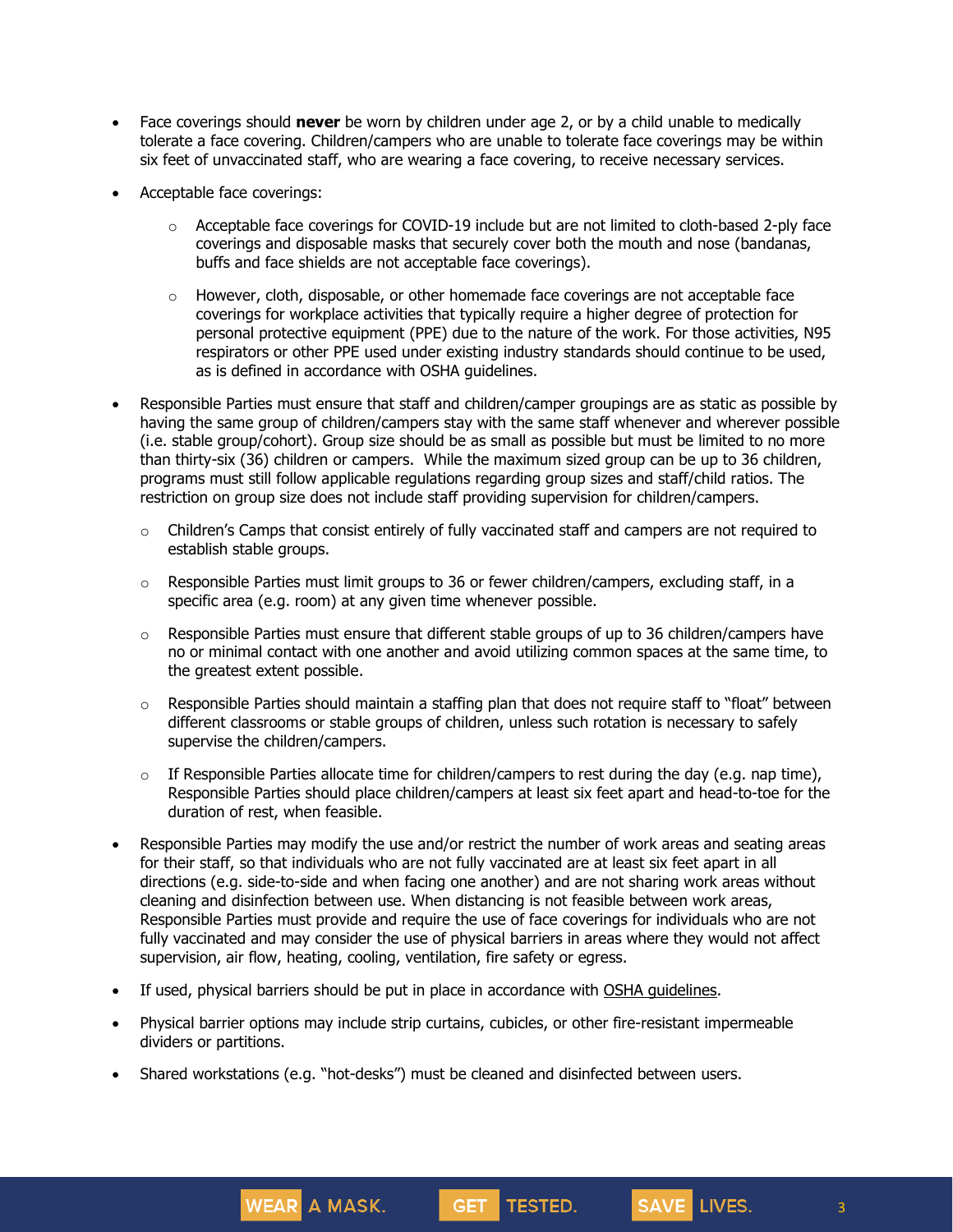- Responsible Parties should prohibit the use of small spaces (e.g. supply closets, storage areas, vehicles, kitchens, or restrooms) by more than one staff member who is not fully vaccinated at a time, unless all unvaccinated staff in such space at the same time are wearing acceptable face coverings.
- Responsible Parties should increase ventilation with outdoor air to the greatest extent possible, unless such air circulation poses a safety or health risk (e.g. allowing pollens in or exacerbating asthma symptoms) to children or campers using the facility.
- Responsible Parties should put in place measures to reduce bi-directional foot traffic where feasible.
- Responsible Parties should put in place measures for child/camper drop-off and pick-up procedures to allow for strict social distancing of six feet between parents/guardians and staff.
- Parents/guardians should remain in the facility the minimum amount of time necessary for drop-off or pick-up of children, and for any other reason, and should not be allowed to remain in the facility unless their presence is required for the work of the child care or children's camp facility.
- Responsible Parties must post signs throughout the site, consistent with DOH [COVID-19](https://coronavirus.health.ny.gov/system/files/documents/2020/04/13067_coronavirus_protectyourself_poster_042020.pdf) signage. Responsible Parties can develop their own customized signage specific to their workplace or setting, provided that such signage is consistent with DOH signage. Signage should be used to remind individuals to:
	- $\circ$  Cover their nose and mouth with a mask or cloth [face-covering.](https://coronavirus.health.ny.gov/system/files/documents/2020/05/13105_covid-19_facemasks_flyer_050420.pdf)
	- o Properly store and, when necessary, discard PPE.
	- o Adhere to physical distancing instructions.
	- $\circ$  Report symptoms of or exposure to COVID-19, and how they should do so.
	- o Follow hand hygiene and cleaning and [disinfection](https://health.ny.gov/publications/13197.pdf) guidelines.
	- $\circ$  Follow appropriate respiratory hygiene and cough etiquette.

## **B. Caring for Young Children or Children with Disabilities**

**WEAR A MASK.** 

- Recognizing that maintaining social distancing is not possible when caring for young children or some children with disabilities, Responsible Parties must implement precautionary measures for their unvaccinated staff who are taking care of such young children and campers during the COVID-19 outbreak, including:
	- $\circ$  Frequent and thorough hand hygiene for both staff and children/campers.
	- $\circ$  Staff may consider wearing an over-large button-down, long sleeved shirt or smock and putting long hair up off the collar in a ponytail or other updo. Shirts and smocks should be washed or laundered after use or whenever soiled.
	- $\circ$  When soiled with a child's secretions (including drool), staff should change the button-down shirt or smock and wash anywhere that met a child's secretions (e.g. neck or hands).
	- $\circ$  Whenever a child is soiled with secretions, change the child's clothes and, as necessary, clean the child (e.g. wash hands or arms).
		- Children in child care or day camp programs should have multiple changes of clothes on hand in the program facility or area. Responsible Parties should make efforts to have spare

GET TESTED.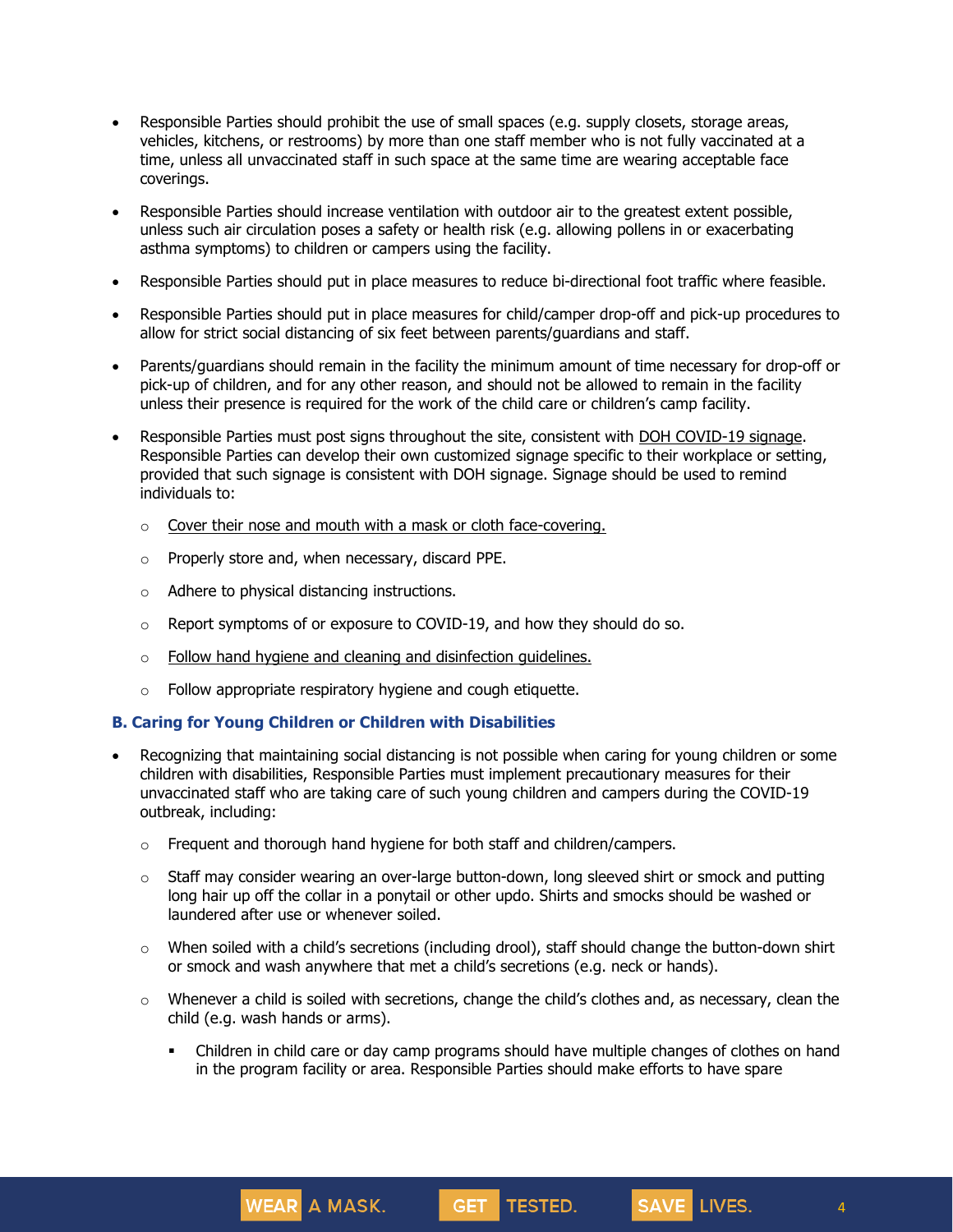changes of clothes for children who either do not have extra clothes or have used their extra clothes, as practicable.

- Contaminated clothes should be placed in a plastic bag and sent home for laundering, or where applicable, washed on premises.
- $\circ$  When diapering/aiding with toileting, wear gloves, wash hands (staff and child), and follow cleaning and disinfection steps between each child.
	- Reference CDC guidelines, "[Supplemental](https://www.cdc.gov/coronavirus/2019-ncov/community/schools-childcare/guidance-for-childcare.html) Guidance for Child Care" for additional information.
- If possible, wear a clear mask when caring for children/campers with disabilities (not a face shield).

#### **C. Child Care Program and Camp Activities**

- Responsible Parties should prioritize program activities that maximize social distancing between unvaccinated individuals (i.e. minimal person-to-person contact) at all child care and camp program facilities and areas.
- Stable groups that include unvaccinated children/campers must maintain at least a six-foot distance from other stable groups of children/campers.
- For pool and aquatic activities, Responsible Parties must:
	- $\circ$  Ensure face coverings are not worn while in the water;
	- $\circ$  Responsible Parties may allow staff who are not fully vaccinated and providing supervision of children/campers to wear a mask in shallow water (e.g. water less than waist deep) when the mask is not expected to get wet. The Responsible Party must educate the staff on the risks of a mask becoming wet prior to them wearing a mask in the water. A second face covering must be available for use in the event that the first face covering gets wet and becomes unusable. Keep stable groups of children/campers separated from other stable groups and limit swimming sessions to single stable groups of children/campers whenever feasible;
	- $\circ$  Where staff are unvaccinated, encourage water activities where the staff can safely supervise older children/campers in the water without being in the water themselves versus activities which require staff to be in the water with children/campers;
	- $\circ$  Encourage appropriate social distancing at indoor pools between children/campers/staff who are not fully vaccinated when feasible; and
	- o Enhance cleaning and disinfection protocols.
		- **Reference CDC guidelines, "[Considerations](https://www.cdc.gov/coronavirus/2019-ncov/community/parks-rec/aquatic-venues.html) for Public Pools, Hot Tubs, and Water Playgrounds** During [COVID-19](https://www.cdc.gov/coronavirus/2019-ncov/community/parks-rec/aquatic-venues.html)" for additional information.
- For sport and athletic activities, Responsible Parties must:

**WEAR** A MASK.

- $\circ$  Keep stable groups that include unvaccinated children/campers separated by at least 6 feet between the groups during activities;
- $\circ$  Focus on activities with lower and moderate risk contact (e.g. running or hiking) as identified in the DOH guidance "Interim Guidance for Sports and [Recreation](https://www.governor.ny.gov/sites/governor.ny.gov/files/atoms/files/SportsAndRecreationMasterGuidance.pdf);" and
	- Encourage sports that involve less physical contact or less shared equipment and gear that cannot be cleaned and disinfected between uses.

GET TESTED.

5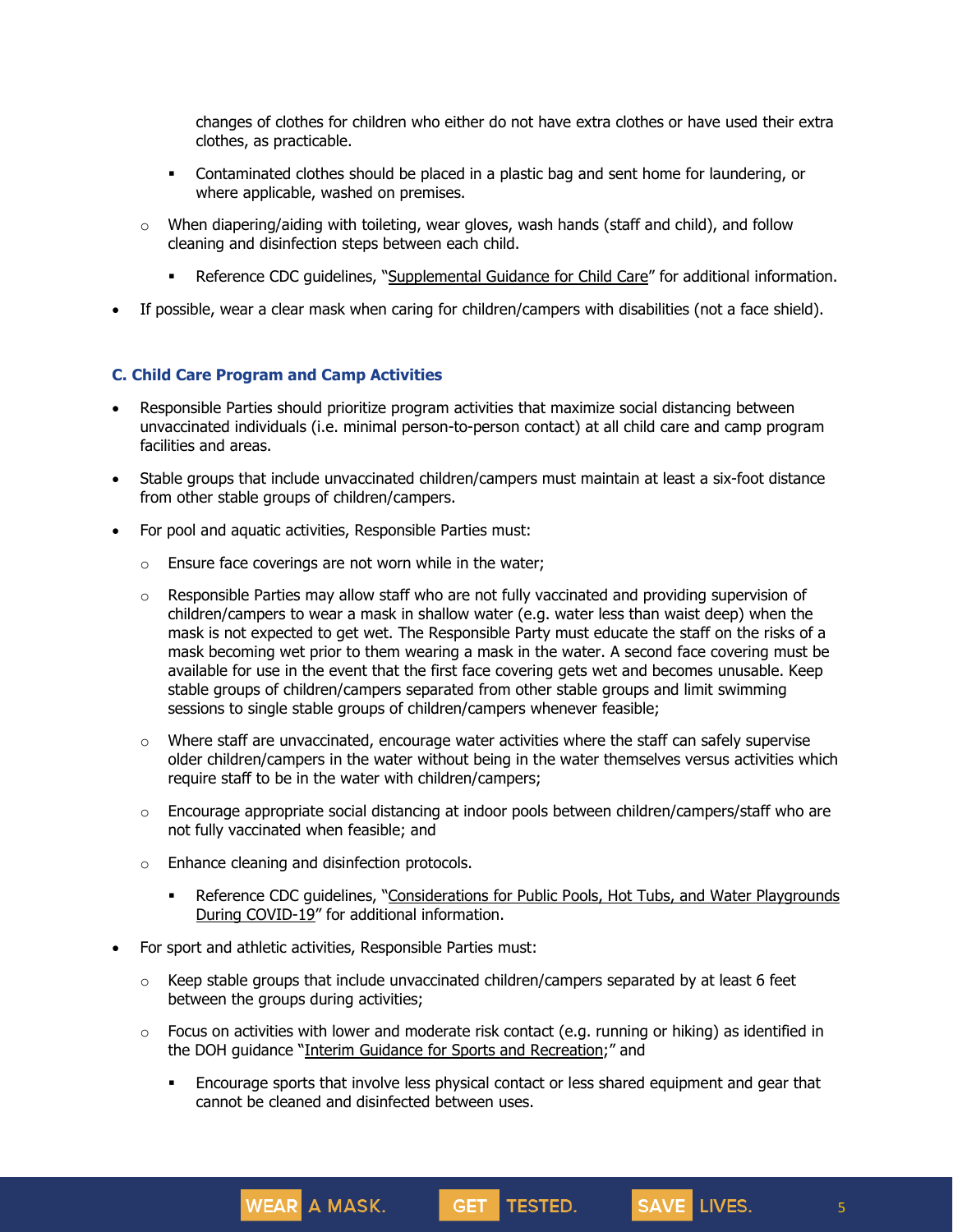- Encourage activities that are lower risk, such as individual or small group skill-building and conditioning over those that may result in closer, higher-risk contact.
- $\circ$  Ensure that activities with close contact or shared equipment are only held within stable groups of children/campers.
- o Discourage **indoor** activities/sports that involve less than six feet distance between individuals who are not fully vaccinated and face coverings cannot be worn/tolerated based on the nature of the activity.
- o Enhance cleaning and disinfection protocols.

- Reference CDC guidelines, "[Considerations](https://www.cdc.gov/coronavirus/2019-ncov/community/schools-childcare/youth-sports.html) for Youth Sports" for additional information.
- For meals and snacks, Responsible Parties must:
	- o Serve individual portions to children/campers and staff;
	- $\circ$  Prohibit shared food and beverages among children/campers and/or staff;
	- $\circ$  Keep stable groups of children/campers separated by at least six feet;
	- $\circ$  Consider staggering mealtimes to reduce occupancy within an indoor space or congregation within an outdoor area.
- For excursions and trips, Responsible Parties must discourage excursions away from child care or children's camp programs (e.g., field trips) to public settings where children/campers and staff are likely to come in contact with people who are not fully vaccinated or activities with other child cares or camps. Examples of acceptable trips may include hiking and rental/use of a facility in its entirety.
	- o However, if transportation occurs, Responsible Parties must make all reasonable efforts to maintain stable groups of children/campers in vehicles.
		- Stable groups must maintain six-feet separation from other stable groups.
		- In any situation where groups of children/campers are transported outside their stable groups (e.g. to or from camp), the Responsible Parties must ensure that seating of individuals, including the staff and children/campers, is arranged in a manner that maximizes the distance between individuals who are not fully vaccinated, except for transportation to and from the camp for individuals who reside together (e.g. siblings).
		- Responsible Parties must ensure that all individuals who are not fully vaccinated, including the driver, staff, and children/campers who are age two and older and able to medically tolerate a face covering, are wearing face coverings.
		- Responsible Parties should ensure that when children/campers are boarding the vehicle, they are occupying seats from back to front, where feasible.
		- Responsible Parties should increase ventilation, when weather permits, within any vehicle (e.g. opening the top hatches of buses or opening windows) within the discretion of the driver or program operator/manager.
		- Responsible Parties must assure that bus operators perform regular transportation cleaning and disinfection measures.
		- Responsible Parties must train children/campers and staff prior to boarding regarding social distancing on the bus, and at unloading times.

GET TESTED.

6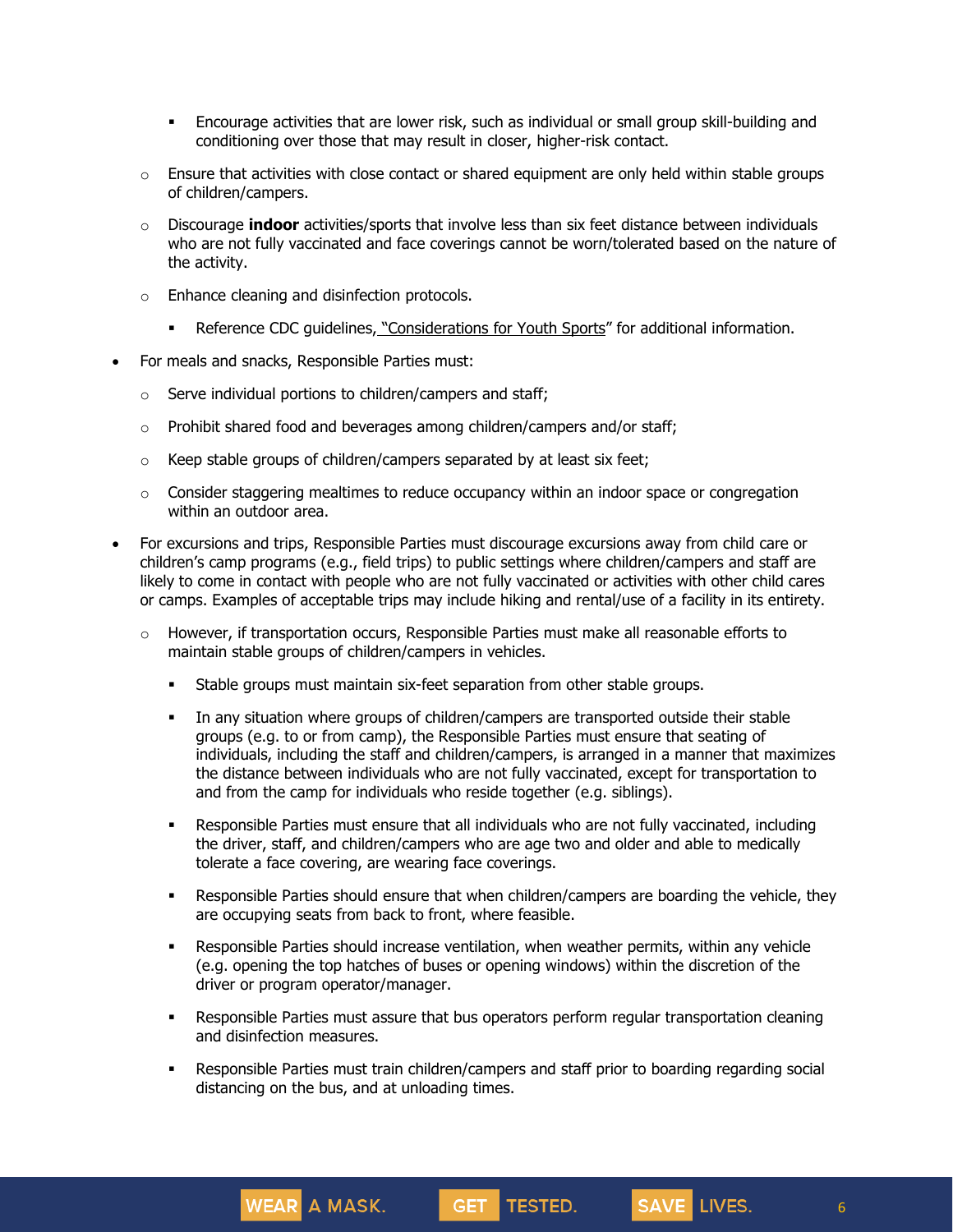On rainy days or inclement weather, Responsible Parties should consider setting program or activity capacity that allows for appropriate social distancing between stable groups of children/campers, when, due to the weather, groups must remain indoors or under shelters (e.g. park pavilions).

## **D. Gatherings in Enclosed Spaces**

- Responsible Parties should limit occupancy of enclosed spaces and gatherings to a stable group of children/campers and staff if they are not fully vaccinated whenever possible.
- Responsible Parties must take reasonable steps to ensure the separation of different stable groups with individuals who are not fully vaccinated.
- Responsible Parties must ensure that different stable groups remain socially distanced from one another and should, to the greatest extent possible, avoid using common spaces at the same time.
	- $\circ$  Large indoor spaces such as cafeterias and gymnasiums may be utilized by multiple stable groups when the space is configured to have separate and distinct areas for each stable group that maintains at least 6 feet from other groups.
	- $\circ$  The maximum occupancy of any indoor area shall be limited to the capacity set by the licensing standards for the child care program or the certificate of occupancy for camp inclusive of staff and children/campers.
	- $\circ$  In addition to face coverings, physical barriers may be used in areas where they would not affect supervision, air flow, heating, cooling, ventilation, fire safety or egress.
		- If used, physical barriers should be put in place in accordance with OSHA [guidelines.](https://www.osha.gov/coronavirus)
		- Physical barrier options may include strip curtains, cubicles, or other fire-resistant impermeable dividers or partitions.
- Ensure ventilation systems operate properly and increase circulation of outdoor air as much as possible, for example, by opening windows and doors. Do not open windows and doors if doing so poses a safety or health risk (e.g. risk of falling or triggering asthma symptoms) to children/campers using the facility.
- Responsible Parties may also consider adopting additional ventilation and air filtration mitigation protocols per [CDC](https://www.cdc.gov/coronavirus/2019-ncov/community/ventilation.html) and ASHRAE recommendations, particularly for buildings older than 15 years.
- Responsible Parties must limit in-person staff gatherings (e.g. breaks, meetings) involving individuals who are not fully vaccinated to the greatest extent possible and use other methods such as video or teleconferencing whenever possible, per CDC guidance "Guidance for [Businesses](https://www.cdc.gov/coronavirus/2019-ncov/community/guidance-business-response.html) and Employers to Plan and Respond to [Coronavirus](https://www.cdc.gov/coronavirus/2019-ncov/community/guidance-business-response.html) Disease 2019 (COVID-19)".
	- $\circ$  When videoconferencing or teleconferencing is not possible, Responsible Parties should hold staff meetings in open, well-ventilated spaces and ensure that individuals maintain six feet of social distance between one another (e.g. if there are chairs, leave space between chairs, have individuals sit in alternating chairs).
- Responsible Parties should keep in-person staff meetings brief and minimize the number of participants who are not fully vaccinated while adhering to social distancing rules.

**WEAR** A MASK.

 Responsible Parties should encourage social distancing by limiting occupancy or closing non-essential amenities and communal areas (e.g. gaming areas, computer rooms, vending machines, lounges) that do not allow for social distancing protocols. If open, Responsible Parties must clean and disinfect any areas between use and make hand sanitizer or disinfecting wipes available next to equipment near such amenities (e.g. vending machines, communal coffee stations).

**GET** 

TESTED.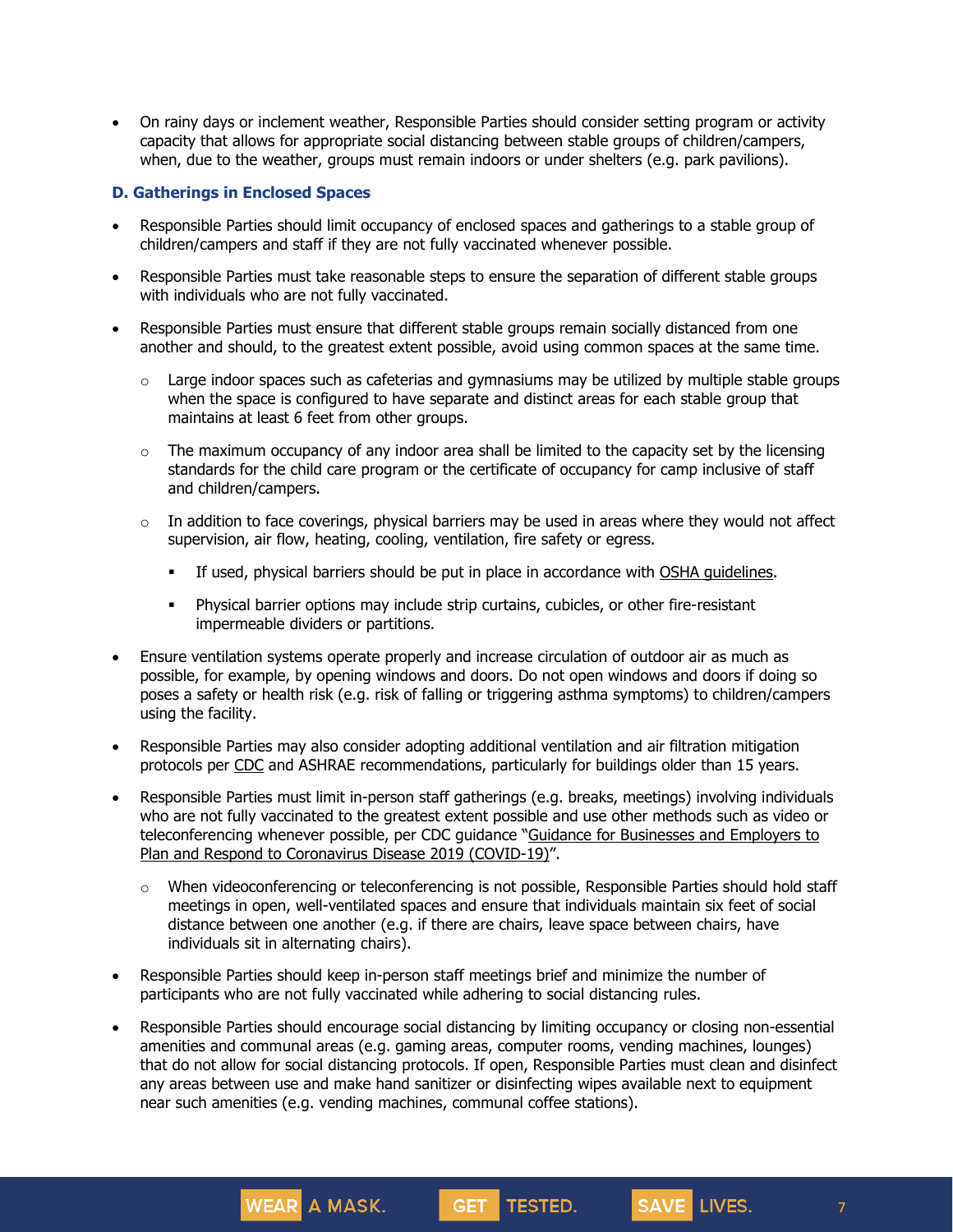- Responsible Parties must put in place practices for adequate social distancing in small areas, such as restrooms and breakrooms, and signage and systems (e.g. flagging when occupied) to restrict occupancy when social distancing cannot be maintained in such areas; and
- Responsible Parties should stagger schedules for their staff to observe social distancing (i.e., six feet of space) for any gathering (e.g. coffee breaks, meals, and shift starts/stops).

## **E. Workplace Activity**

- Responsible Parties must take measures to reduce interpersonal contact and congregation of staff who are not fully vaccinated, through methods such as:
	- $\circ$  shifting design (e.g. A/B teams, staggered arrival/departure times);
	- $\circ$  prioritizing tasks that allow for social distancing (e.g. smaller team/classroom activities) over those that do not (e.g. activities that involve multiple teams or different groups of children); and/or
	- $\circ$  avoiding multiple child care or children's camp teams working in one area by staggering scheduled tasks and using signs to indicate occupied areas.

#### **F. Movement and Commerce**

- Responsible Parties must prohibit non-essential visitors, who are not fully vaccinated, on site except under emergency circumstances. Responsible Parties may allow individuals on site for programming/activities when following appropriate social distancing and COVID-19 guidance requirements.
- Vendors providing essential services to children, such as early intervention providers, are considered essential visitors and should be allowed on site.
- Responsible Parties must establish designated areas for pickups and deliveries, limiting contact to the extent possible.
	- $\circ$  Responsible Parties must ensure staff practice hand hygiene before and after transferring a delivery (e.g. practice hand hygiene before starting to load items; and once all items have been loaded, finish by practicing hand hygiene again).
- Responsible Parties should limit on-site interactions (e.g. designate areas for staff leaving their shifts and a separate area for staff starting their shifts, designate an ingress and egress for parents/guardians/caregivers dropping off/picking up their child) and movements (e.g. staff should remain near their designated areas as often as possible).
- Where feasible, Responsible Parties should limit the number of entrances to (1) manage the flow of people into the facility and (2) facilitate health screenings, as described below, while maintaining compliance with fire and other safety regulations.
	- $\circ$  Develop a plan for people to maintain six feet of social distance while waiting inside or outside of the facility or site for screening, as applicable.

GET TESTED.

## **II. PLACES**

#### **A. Protective Equipment**

 In addition to the necessary PPE as required for certain child care and day camp activities, Responsible Parties must procure, fashion, or otherwise obtain acceptable face coverings, and provide such coverings to their staff while at work at no cost to the staff member.

WEAR A MASK.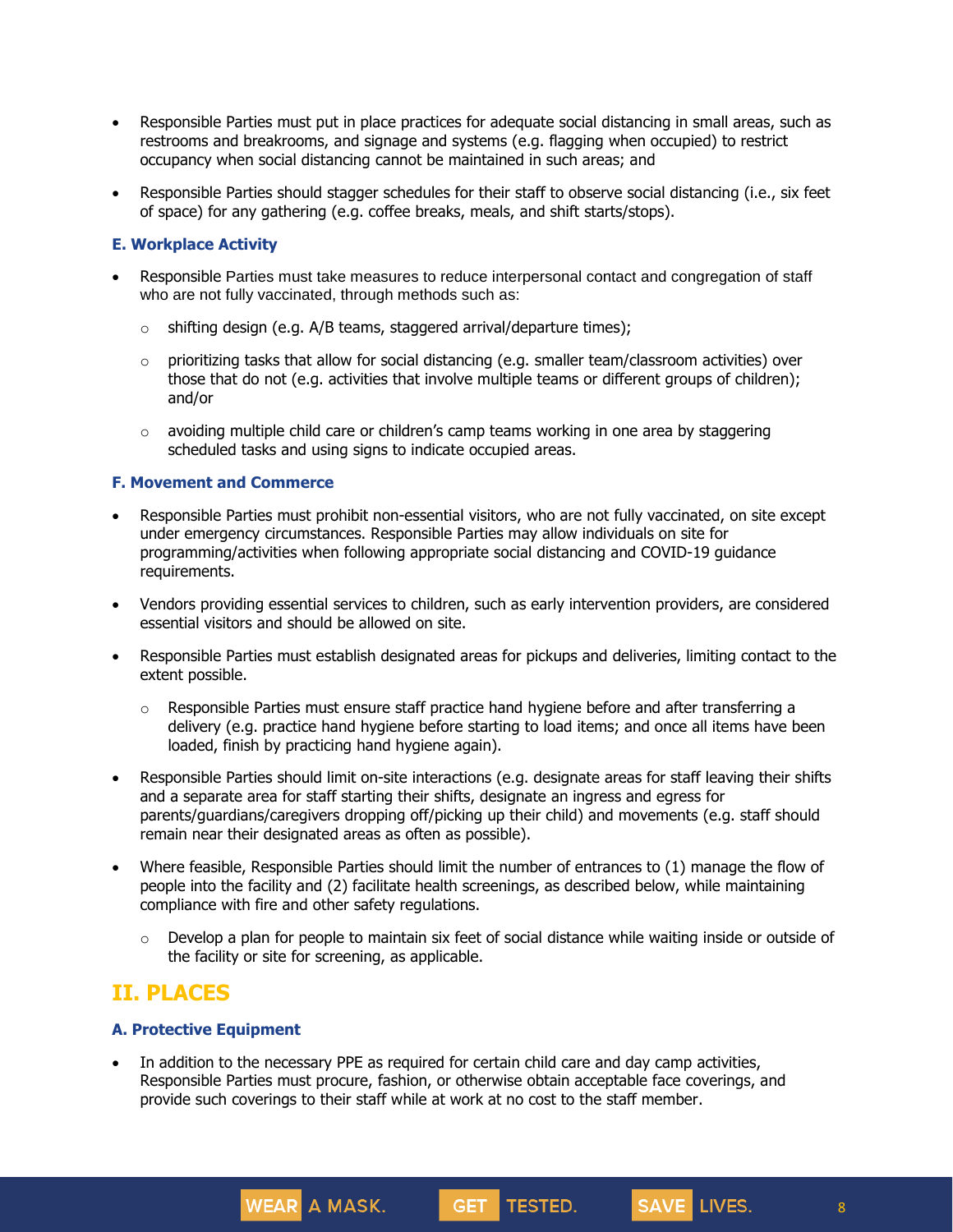- An adequate supply of face coverings, masks and other required PPE should be on hand in the event children/campers or staff members need a replacement. Acceptable face coverings include, but are not limited to, cloth (no bandanas, buffs), surgical masks, and N95 respirators.
	- $\circ$  Responsible Parties must work with any entities with which they have contracted to agree upon who will provide PPE to contractors or vendors who are physically present on site.
- Face coverings must be cleaned or replaced after use and may not be shared. Please consult the [CDC](https://www.cdc.gov/coronavirus/2019-ncov/community/guidance-business-response.html) [guidance](https://www.cdc.gov/coronavirus/2019-ncov/community/guidance-business-response.html) for additional information on cloth face coverings and other types of PPE well as instructions on use and cleaning.
- Responsible Parties must allow their staff to use their own acceptable face coverings but cannot require their staff to supply their own face coverings. Further, this guidance shall not prevent staff from wearing their personally owned additional protective coverings (e.g. surgical masks, cloth face covering, N95 respirators, or face shields), or if the Responsible Parties otherwise requires staff to wear more protective PPE due to the nature of their work. Employers should comply with all applicable OSHA standards.
- Responsible Parties must train their staff on how to adequately put on, take off, clean (as applicable), and discard PPE, including but not limited to, appropriate face coverings.
- Responsible Parties must put in place reasonable measures to limit the sharing of objects, such as electronic equipment, arts and craft materials, touchscreens, as well as the touching of shared surfaces; or, require staff to wear gloves (trade-appropriate or medical) when in contact with shared objects or frequently touched surfaces; or, require staff and children/campers to practice hand hygiene before and after contact.
- Responsible Parties should consider installing physical barriers at reception and security desks.
	- $\circ$  As mentioned above, physical barriers should be put in place with accordance with OSHA guidelines.

## **C. Hygiene, Cleaning, and Disinfection**

- Responsible Parties must ensure adherence to hygiene and cleaning and disinfection requirements as advised by the CDC and DOH, including "Public and Private Facilities Cleaning and [Disinfection](https://coronavirus.health.ny.gov/system/files/documents/2021/05/cleaning-and-disinfection-guidance-for-public-and-privatefacilities_051021.pdf) [Guidance](https://coronavirus.health.ny.gov/system/files/documents/2021/05/cleaning-and-disinfection-guidance-for-public-and-privatefacilities_051021.pdf)," and the "STOP THE [SPREAD](https://coronavirus.health.ny.gov/system/files/documents/2020/04/13067_coronavirus_protectyourself_poster_042020.pdf)" poster, as applicable. Responsible Parties must maintain logs that include the date, time, and scope of cleaning and disinfection.
- Staff and children/campers must perform hand hygiene immediately upon entering the program.
- Responsible Parties must provide and maintain hand hygiene stations on site, as follows:
	- $\circ$  For handwashing: soap, running warm water, and disposable paper towels.
	- $\circ$  For hand sanitizing: an alcohol-based hand sanitizer containing at least 60% alcohol for areas where handwashing facilities may not be available or practical.
	- $\circ$  Make hand sanitizer available throughout common areas on site. It should be placed in convenient locations, such as at entrances, exits, elevators, and security/reception desks.
- Responsible Parties should place signage near hand sanitizer stations indicating that visibly soiled hands should be washed with soap and water; hand sanitizer is not effective on visibly soiled hands.
- Responsible Parties should place receptacles around the facility for disposal of soiled items, including PPE.



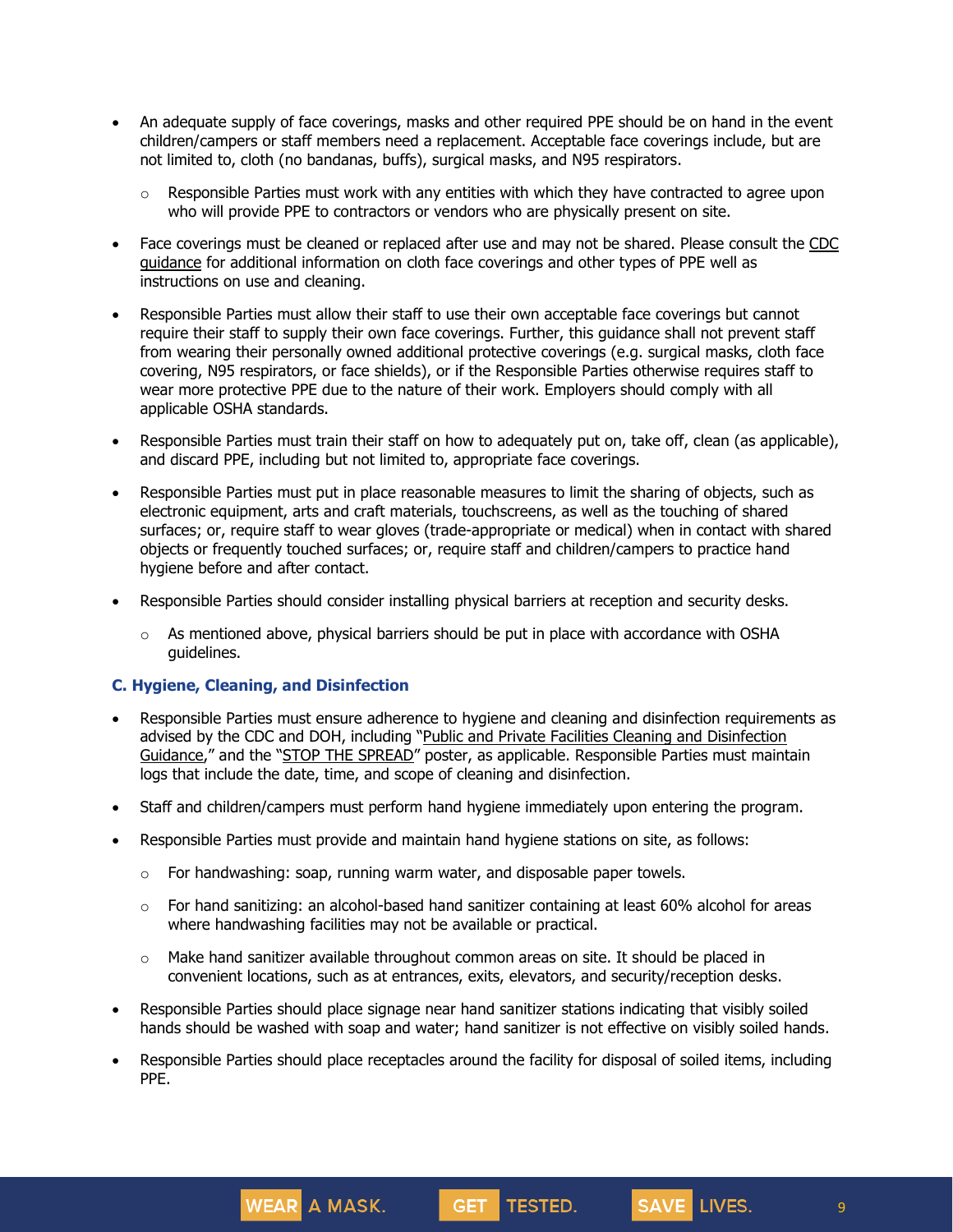- Responsible Parties must require children and staff to practice hand hygiene and require supervision of young children/campers:
	- $\circ$  Upon arrival to the first program activity;
	- o Between all program activities;
	- o After using the restroom;
	- o Before eating; and,
	- $\circ$  Before departing the last program activity.

- Responsible Parties must provide appropriate cleaning and disinfection supplies for shared and frequently touched surfaces (e.g. door handles, multi-seat strollers, handrails, toys, art supplies, areas where children eat) and encourage their staff to use these supplies following manufacturer's instructions for use before and after use of these surfaces, followed by hand hygiene.
- Responsible Parties must conduct regular cleaning and disinfection of the site and more frequent cleaning and disinfection for high risk areas (e.g. common areas, doorknobs, handrails, bathrooms, kitchens) used by many individuals and for frequently touched surfaces. Cleaning and disinfection must be rigorous and ongoing and should occur at least after each shift, daily, or more frequently as needed. Please refer to DOH's "Public and Private Facilities Cleaning and [Disinfection](https://coronavirus.health.ny.gov/system/files/documents/2021/05/cleaning-and-disinfection-guidance-for-public-and-privatefacilities_051021.pdf) Guidance" for detailed instructions on how to clean and disinfect facilities.
	- $\circ$  Responsible Parties must ensure regular cleaning and disinfection of restrooms. Restrooms should be cleaned and disinfected more often depending on frequency of use.
		- Responsible Parties must ensure distancing rules are adhered to by using signage, occupied markers, or other methods to reduce restroom capacity where feasible.
	- $\circ$  Responsible Parties must ensure that equipment and toys are regularly cleaned and disinfected using registered disinfectants. Please consult NYS Office of Children and Family Services [Cleaning](https://ocfs.ny.gov/main/childcare/assets/May%202013%20Understanding%20Recent%20Changes%20to%20Bleach.pdf) and Sanitizing - Understanding Recent Changes to Bleach [Concentrations](https://ocfs.ny.gov/main/childcare/assets/May%202013%20Understanding%20Recent%20Changes%20to%20Bleach.pdf) for appropriate sanitizing and disinfection dose information and the Department of Environmental [Conservation's](https://coronavirus.health.ny.gov/dec-list-products-disinfect-covid-19-0) (DEC) list of [products](https://coronavirus.health.ny.gov/dec-list-products-disinfect-covid-19-0) registered in New York State and identified by the EPA as effective against COVID-19.
	- $\circ$  Responsible Parties must implement measures that limit children/campers from using shared toys that cannot be cleaned and sanitized (e.g. soft toys, dress-up clothes, puppets).
		- Responsible parties must strongly encourage children not to bring in toys from home. Should a toy from home be brought to the child care or children's camp facility, Responsible Parties must ensure that children do not share the toy with others.
	- $\circ$  Responsible Parties must implement measures to limit sharing of personal items between children/campers by keeping each child's or camper's belongings separated from others', in individually labeled containers or areas, and must ensure they are taken home and cleaned and disinfected regularly, as possible.
	- $\circ$  For child care or day camp programs that offer a rest period (e.g., nap) for children or campers, Responsible Parties must make individual clean bed coverings available for each child/camper requiring a rest period. Bedding, which is the removable and washable portion of the sleeping environment, must not be shared between children unless cleaned and disinfected. Sleeping surfaces, including bedding, must not come in contact with the sleeping surfaces of another

**GET** 

TESTED.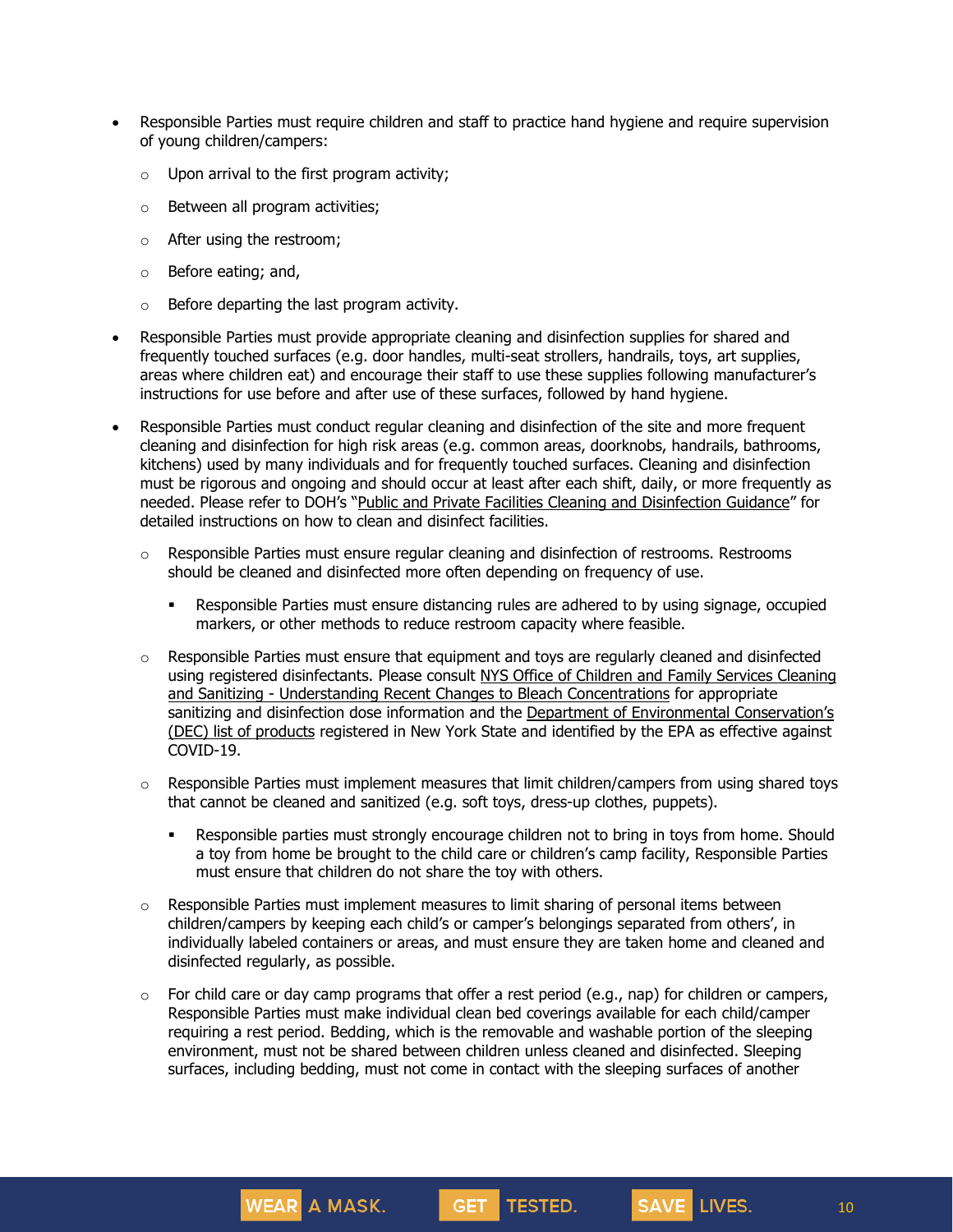child's rest equipment during storage. Mats and cots must be stored so that the sleeping surfaces do not touch when stacked.

- $\circ$  If cleaning and disinfection products or the act of cleaning and disinfecting causes safety hazards or degrades the material or electronics, Responsible Parties must put in place hand hygiene stations between use and/or supply disposable gloves and/or limitations on the number of staff using such material or electronics.
- $\circ$  Responsible Parties must provide for the cleaning and disinfection of exposed areas in the event an individual is confirmed to have a positive case of COVID-19, with such cleaning and disinfection to include, at a minimum, all heavy transit areas and high-touch surfaces (e.g. dining areas, handrails, door handles, vending machines, communal coffee stations).
- CDC guidelines on "Cleaning and [Disinfecting](https://www.cdc.gov/coronavirus/2019-ncov/community/disinfecting-building-facility.html) Your Facility" if someone is suspected or confirmed to have COVID-19 are as follows:
	- o Close off areas used by the person suspected or confirmed to have COVID-19.
		- **EXECTED Affected areas need to be closed off and cleaned and disinfected.**
		- Shared building spaces used by the individual must also be shut down, cleaned and disinfected (e.g. elevators, lobbies, outdoor common space).
	- $\circ$  Open outside doors and windows to increase air circulation in the area, to the extent practicable while maintaining all health and safety standards.
	- $\circ$  Wait 24 hours before you clean or disinfect. If 24 hours is not feasible, wait as long as possible.
	- $\circ$  Clean and disinfect all areas used by the person suspected or confirmed to have COVID-19, such as offices, bathrooms, common areas, and shared equipment.
	- $\circ$  Once the area has been appropriately cleaned and disinfected, it can be reopened for use.
		- Staff without close or proximate contact with the person suspected or confirmed to have COVID-19 can return to the work area immediately after cleaning and disinfection.
		- Consult with local health department for information on "close or proximate" contacts.
	- $\circ$  If more than seven days have passed since the person suspected or confirmed to have COVID-19 visited or used the facility, additional cleaning and disinfection is not necessary, but routine cleaning and disinfection should continue.
- Responsible Parties must prohibit shared food and beverages among staff (e.g. self-serve meals and beverages). If the staff eat separately from the children, Responsible Parties should encourage staff to bring lunch from home, and reserve adequate space for staff to observe social distancing while eating meals.

#### **D. Phased Reopening**

**WEAR** A MASK.

- Responsible Parties are encouraged to phase-in reopening activities so as to allow for operational issues to be resolved before production or work activities return to normal levels. Responsible Parties should consider limiting the number of staff hours, and number of children/campers available to be served when first reopening so as to provide operations with the ability to adjust to the changes.
- Responsible Parties should monitor staff absenteeism and have a roster of trained back-up staff, as practicable.

GET TESTED.

11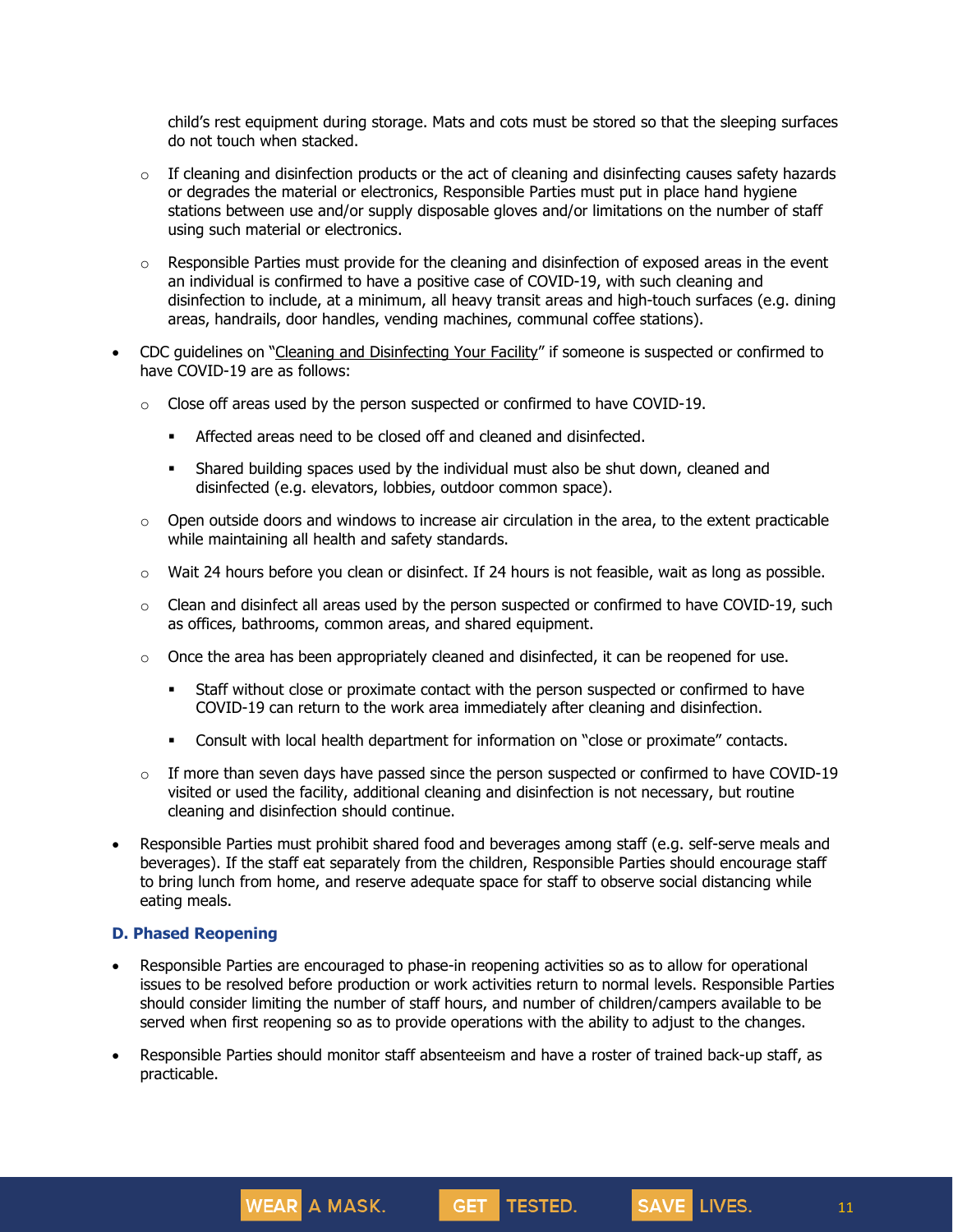#### **E. Communications Plan**

- Responsible Parties must affirm that they have reviewed and understand the state-issued industry guidelines, and that they will implement them.
- Responsible Parties must train all staff on the applicable precautions and policies contained within this guidance either remotely or in-person, using appropriate social distancing and requiring face coverings for all participants.
- Responsible Parties should train staff on how to support children's development of good public and individual health behaviors to prevent the spread of COVID-19, including hand hygiene and social distancing.
- Responsible Parties should designate a staff person to be responsible for responding to COVID-19 concerns. Staff and parent/guardians should know who this person is and how to contact them.
- Responsible Parties should develop a communications plan for staff, parents/guardians and children/campers that includes applicable instructions, training, signage, and a consistent means to provide staff with information. Responsible Parties may consider developing webpages, text and email groups, and social media as part of their communications plan.
- Responsible Parties should encourage individuals to adhere to CDC and DOH guidance regarding the use of PPE, specifically face coverings, through verbal communication and signage, as appropriate.
- Responsible Parties should post signage inside and outside of the facility to remind individuals to adhere to proper hygiene, social distancing rules, appropriate use of PPE, and cleaning and disinfection protocols.

## **III. PROCESSES**

## **A. Screening**

- Responsible Parties must collect COVID-19 vaccination status, including date(s) for staff and children, and collect documentation of vaccinations for review by health department or OCFS staff as needed.
- Responsible Parties must instruct staff and children/campers to stay home if they or any member of their household are sick or show any symptoms of COVID-19 and/or do not otherwise pass prescreening.
	- $\circ$  Staff and parents/guardians must look out for signs and symptoms of COVID-19 in children/campers.

WEAR A MASK.

- Responsible Parties must implement mandatory daily health screening practices of their staff and visitors, such as parents/guardians, contractors, or vendors. Screening is also mandatory for children/campers, either directly or through their parent/guardian.
	- $\circ$  Screening practices may be performed remotely (e.g. by telephone or electronic survey), before the individual reports to the child care or children's camp program, to the extent possible; or may be performed on site.
		- For children/campers arriving to a program via bus transportation and for staff who provide supervision on the bus, screening must be completed prior to boarding the bus, where feasible.

GET TESTED.

12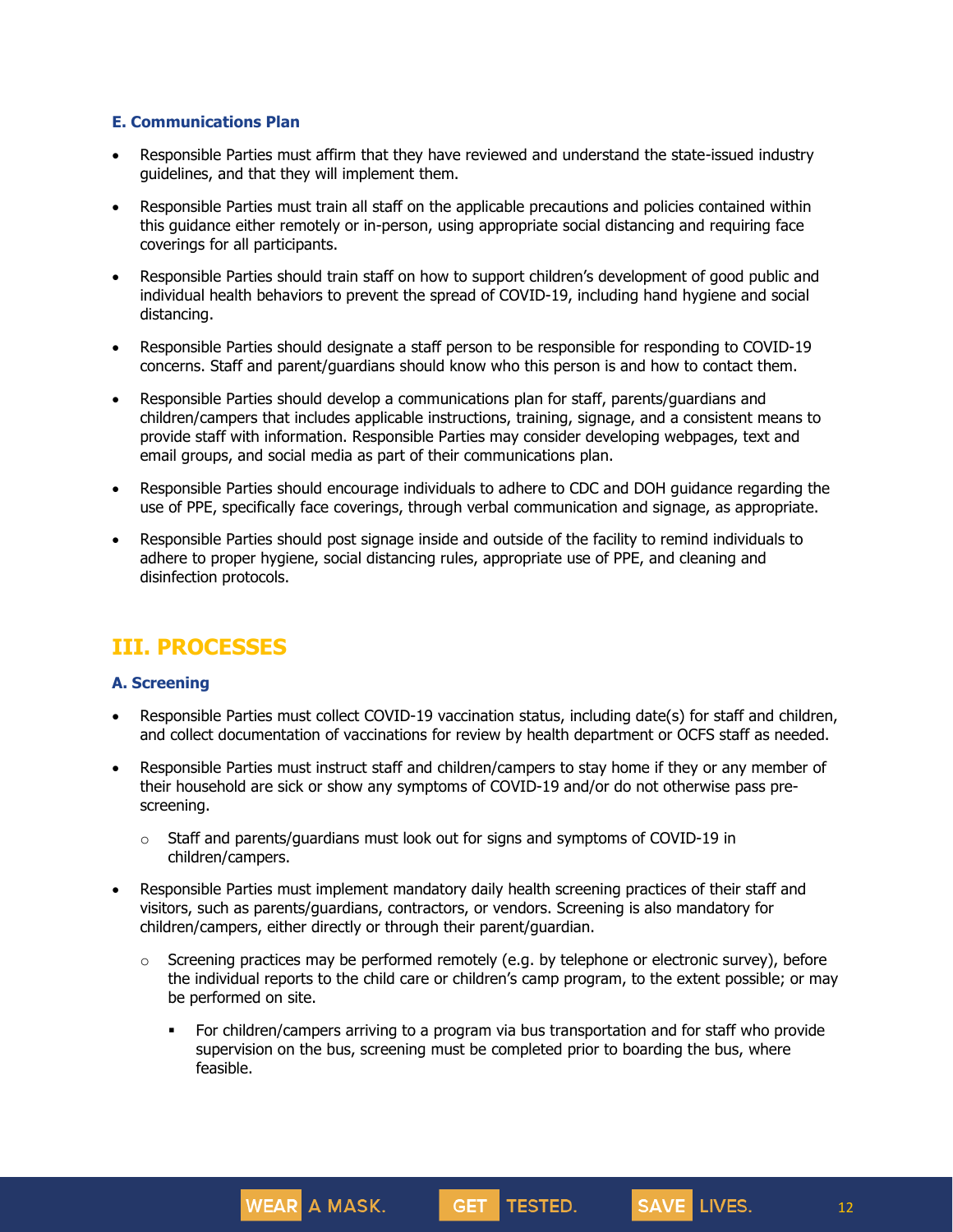- $\circ$  Screening should be coordinated to prevent individuals from intermingling in close or proximate contact with each other prior to completion of the screening.
- $\circ$  At a minimum, screening must include temperature checks and be completed using a questionnaire that determines whether the individual has:
	- (a) knowingly been in close or proximate contact in the past 10 days with anyone who has tested positive through a diagnostic test for COVID 19 or who has or had symptoms of COVID-19;
		- Exception: Responsible Parties may allow asymptomatic staff and children/campers to attend a day care or a children's camp if the staff/child/camper is fully vaccinated or has recovered from laboratory confirmed COVID-19 in the previous 3 months and has not been placed on quarantine.
	- (b) tested positive through a diagnostic test for COVID-19 in the past 10 days;
	- (c) experienced any symptoms of COVID-19 including a temperature of greater than 100.4°F in the past 10 days and/or
	- (d) has traveled within the past 10 days and not complied with requirements of the New [York](https://forward.ny.gov/covid-19-travel-advisory) State Travel [Advisory.](https://forward.ny.gov/covid-19-travel-advisory)
- Refer to CDC guidance on "Symptoms of [Coronavirus](https://www.cdc.gov/coronavirus/2019-ncov/symptoms-testing/symptoms.html)," for the most up to date information on symptoms associated with COVID-19.
	- $\circ$  Responsible Parties must require staff to make visual inspections of children/campers, throughout the day, for signs of potential COVID-19 illness which could include flushed cheeks, rapid breathing or difficulty breathing (without recent physical activity), fatigue, or extreme fussiness.
- Temperature checks should occur per U.S. Equal Employment Opportunity Commission or DOH guidelines. Responsible Parties are prohibited from keeping records of staff health data (e.g. the specific temperature data of an individual), but are permitted to maintain records that confirm individuals were screened and the result of such screening (e.g. pass/fail, cleared/not cleared).
- Responsible Parties must ensure that any personnel performing screening activities, including temperature checks, are appropriately protected from exposure to potentially infectious individuals seeking to enter the site. Personnel performing screening activities should be trained by employeridentified individuals who are familiar with CDC, DOH, and OSHA protocols.
- Screeners should be provided and use PPE, including at a minimum, a face mask, and may include gloves, a gown, and/or a face shield.
- Any staff, parent/guardian, or child/camper who screens positive for or exhibits symptoms of COVID-19 or a temperature of greater than or equal to100.4°F must not be allowed to enter the facility or area, and must be sent home with instructions to contact their healthcare provider for assessment and testing.
	- $\circ$  Children or campers who are being sent home because of a positive screen (e.g. onset of COVID-19 symptoms) must be immediately separated from other children or campers and supervised until their parent/guardian or emergency contact can retrieve them from the program facility or area.
	- $\circ$  Responsible Parties should provide such individuals with information on healthcare and testing resources.

GET TESTED.

**WEAR** A MASK.

13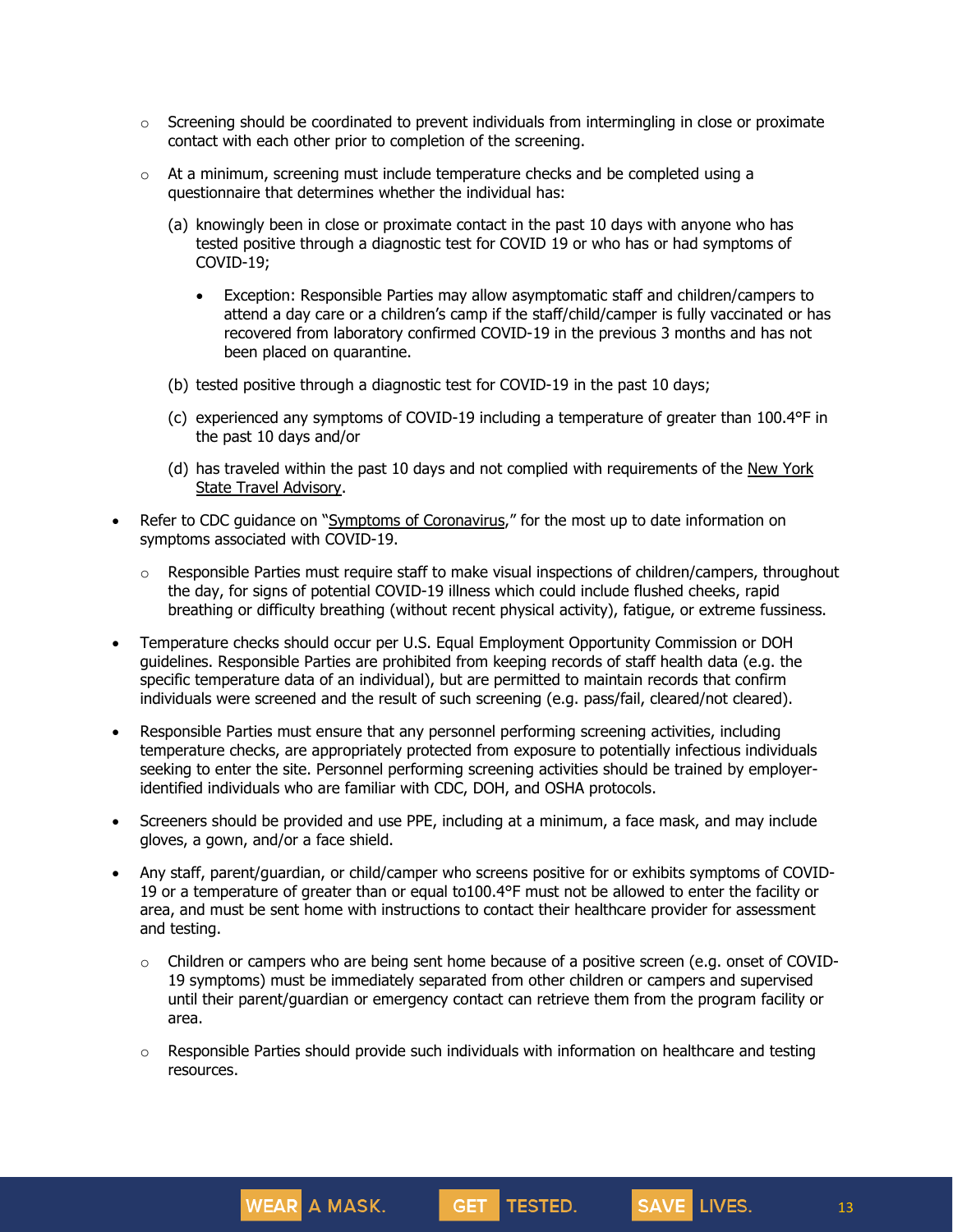- $\circ$  Responsible Parties must immediately notify the state and local health department about the case if test results are positive for COVID-19.
- Responsible Parties should consult with their local health department regarding protocols and policies for staff, parents/guardians, or children/campers seeking to return to work or the site after a suspected or confirmed case of COVID-19 or after such person has had close or proximate contact with a person suspected or confirmed with COVID-19.
- Responsible Parties must designate a central point of contact, which may vary by activity, location, shift or day, responsible for receiving and attesting to having reviewed all questionnaires, with such contact also identified as the party for individuals to inform if they later are experiencing COVID-19 related symptoms, as noted on the questionnaire.
	- $\circ$  Identified point of contact for the site should be prepared to receive notifications of suspected or positive cases and initiate the respective cleaning and disinfection procedures.
- Responsible Parties must designate a site safety monitor whose responsibilities include continuous compliance with all aspects of the site safety plan, for staff.
- Responsible Parties must maintain a log of every person, including staff, parents/guardians, children, and any essential visitors who may have close or proximate contact with other individuals at the work site or area; excluding deliveries that are performed with appropriate PPE or through contactless means. Log should contain contact information, such that all contacts may be identified, traced and notified in the event a parent/guardian, child, staff, or visitor is diagnosed with COVID-19. Responsible Parties must cooperate with state and local health department contact tracing efforts.
	- $\circ$  In the event that a parent/guardian or other household member of a child/camper in the child care or children's camp program must be isolated because they have tested positive for, or exhibited symptoms of, COVID-19, Responsible Parties must advise the parent/guardian or other household member that they cannot enter the site for any reason, including picking up their child.
	- $\circ$  If the parent/guardian who is a member of the same household as the child/camper is exhibiting signs of COVID-19 or has been tested and is positive for the virus, Responsible Parties must utilize an alternate parent/guardian or emergency contact authorized by the parent to come pick up the child. As a "close contact," the child/camper must not return to the child care or children's camp for the duration of the quarantine.
	- $\circ$  If the parent/guardian who is a member of the same household as the child/camper is under a quarantine order from the local health department, without symptoms or a positive test, Responsible Parties must utilize an alternate parent/guardian or emergency contact authorized by the parent to come pick up the child. As a "contact of a contact," the child/camper may return to the child care or children's camp during the duration of the quarantine.
	- $\circ$  If a child/camper or their household member becomes symptomatic for COVID-19 and/or tests positive for COVID-19, the child must quarantine in accordance with local health department guidance and may not return or attend the child care or children's camp program until after quarantine is complete.

## **B. Tracing and Tracking**

**WEAR** A MASK.

- Responsible Parties must notify the state and local health department immediately upon being informed of any positive COVID-19 test result by a staff member or child/camper at their site.
- Responsible Parties must designate a site safety monitor whose responsibilities include continuous compliance with all aspects of the site safety plan.

**GET** 

TESTED.

14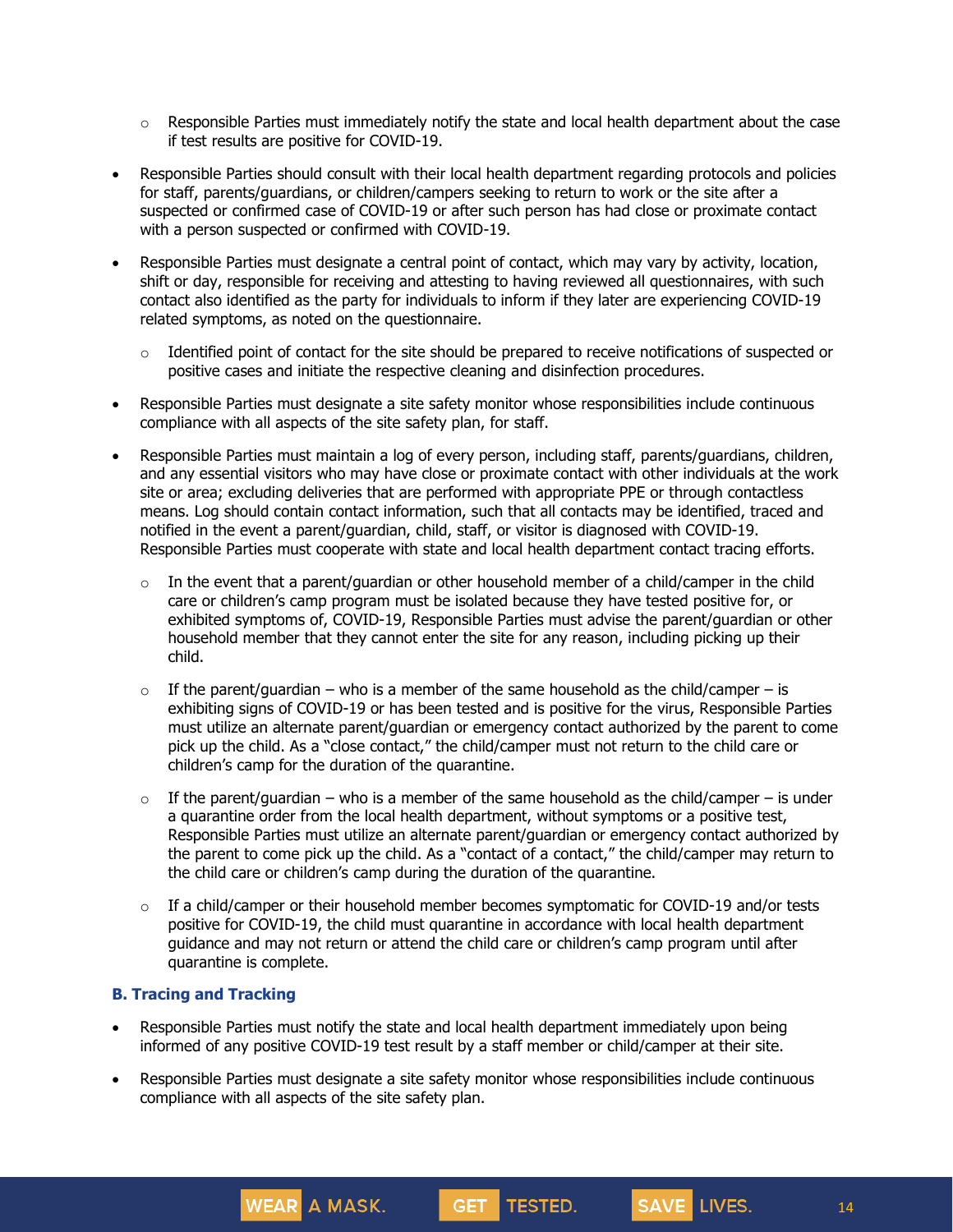- Responsible Parties must design and implement policies to prepare for a positive staff or child/camper that includes at a minimum the following:
	- $\circ$  Records of staff, children/campers, and their respective cohort or stable groups, that can be provided to a local health department in a rapid manner.
	- $\circ$  Designated isolation area for individuals who test positive for COVID-19 with adequate supply of PPE.
	- $\circ$  Detailed attendance logs such that Responsible Parties may readily assist in identifying close and proximate contacts, as well as any areas occupied by an ill individual.
- Should a staff member or child/camper test positive for COVID-19, the Responsible Parties must cooperate with the state and local health department as required to trace all close and proximate contacts of the case dating back to 48 hours before the case first began experiencing COVID-19 symptoms or tested positive, whichever is earlier. Responsible Parties in child care settings must immediately notify the parents of children in care and OCFS upon learning of a positive test for COVID-19. Confidentiality must be maintained as required by federal and state law and regulations.
- State and local health departments may, under their legal authority, implement monitoring and movement restrictions of infected or exposed persons including home isolation or quarantine.
- Individuals who are alerted by a health department that they are designated as having close contact with a person with COVID-19 are required to self-report to the child care or children's camp owner/operator/manager at the time of alert and shall follow the protocol referenced above.

## **IV. EMPLOYER PLANS**

Responsible Parties must conspicuously post completed COVID-19 safety plans on site for staff. The State has made available a business reopening safety plan template to guide business owners and operators in developing plans to protect against the spread of COVID-19.

#### **Additional safety information, guidelines, and resources are available at:**

New York State Department of Health Novel Coronavirus (COVID-19) Website <https://coronavirus.health.ny.gov/>

Centers for Disease Control and Prevention Coronavirus (COVID-19) Website <https://www.cdc.gov/coronavirus/2019-ncov/index.html>

Occupational Safety and Health Administration COVID-19 Website <https://www.osha.gov/SLTC/covid-19/>

New York State Office of Children and Family Services COVID-19 Website

<https://ocfs.ny.gov/programs/childcare/#COVID19>

## **At the link below, affirm that you have read and understand your obligation to operate in accordance with this guidance:**

GET TESTED.

<https://forms.ny.gov/s3/ny-forward-affirmation>

**WEAR** A MASK.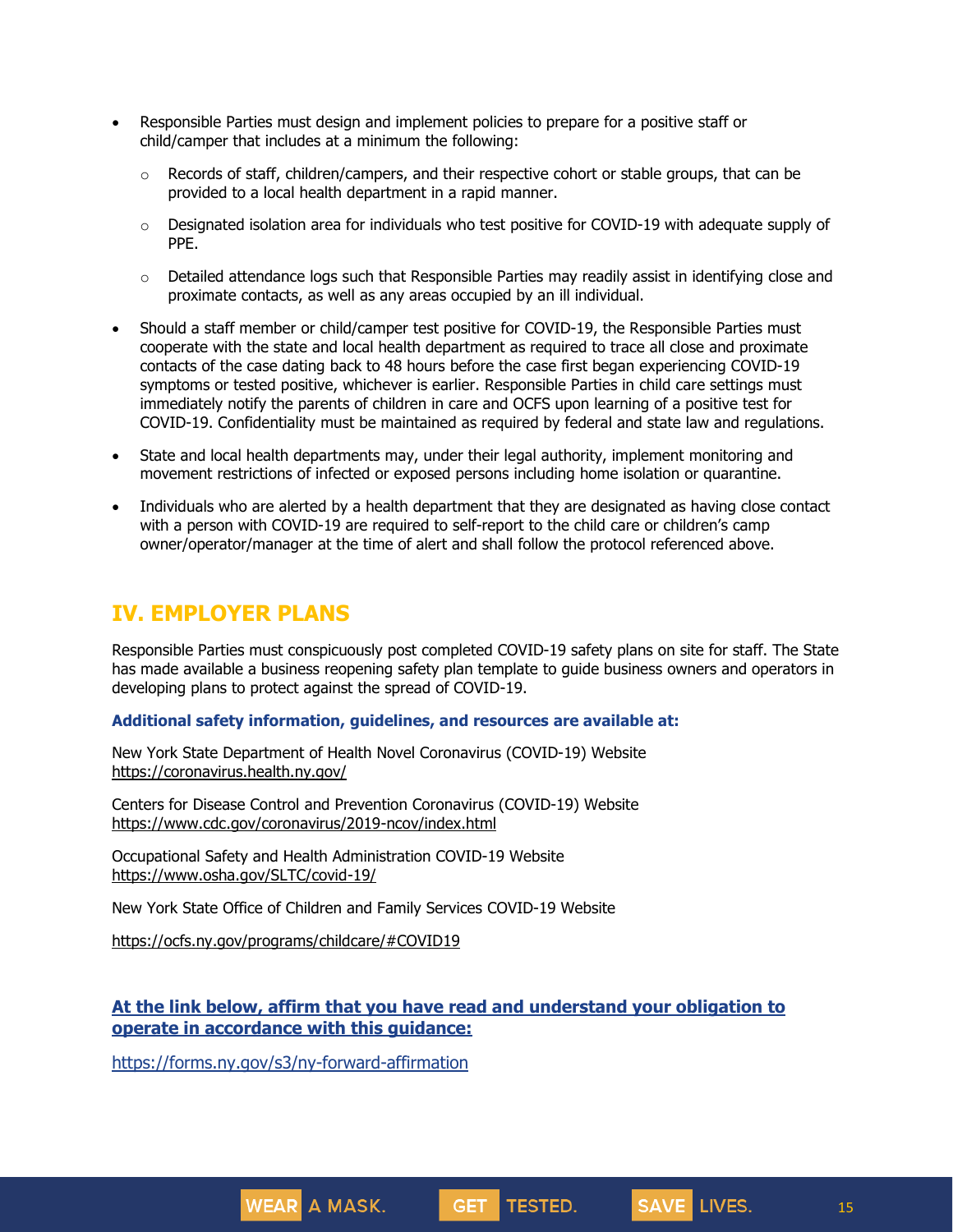#### **V. Additional Guidance for Overnight Camps**

**Responsible Parties for both regulated and unregulated overnight programs for children must comply with the following in addition to the guidance above.**

## **I. PEOPLE**

### **A. Physical Distancing**

- Responsible Parties must take into account the single stable group occupancy criteria for sleeping rooms/areas and quarantine/isolation needs within the guidance when determining the overall property specific capacity.
	- $\circ$  Additional bed space must be reserved to accommodate individuals who are displaying signs or symptoms of COVID-19 or determined to be a contact with a positive case that requires quarantine; this also applies to having separate toilet and bathroom facilities, unless procedures for cleaning and disinfection between each use is in place.
- Responsible Parties must ensure all travel [guidelines](https://coronavirus.health.ny.gov/covid-19-travel-advisory) in place at the time of staff and camper arrival are followed.
- Responsible Parties must restrict camper attendance to:

**WEAR** A MASK.

- $\circ$  those who can demonstrate the ability to be picked up within 24 hours of notification of quarantine or isolation, using private transportation by someone who will be living with the camper; or
- $\circ$  those whose parents/guardians have agreed for the Responsible Parties to provide individual onsite quarantine/isolation and supervision for the camper, if needed.
	- When camper quarantine/isolation will occur onsite for more than 24 hours, bed space must be reserved to accommodate staff and campers' individual quarantine/isolation; this also applies to having separate toilet and bathroom facilities, unless procedures for cleaning and disinfection between each use is in place.
	- Campers will be required to quarantine/isolate onsite in accordance with [applicable](https://coronavirus.health.ny.gov/system/files/documents/2020/03/quarantine_guidance_0.pdf) guidelines for the duration of their quarantine/isolation unless private transportation can be arranged.
	- Responsible Parties must plan for additional staff that may be required to provide supervision of campers in quarantine/isolation and individual quarantines/isolations that may extend beyond the camper's registered session or the camp season.
- Campers or staff displaying signs or symptoms of COVID-19 must be separated from other campers/staff and receive a diagnostic test within 24 hours. For campers, diagnostic testing may either be arranged by the camp or by the parent or guardian within the 24 hours.
- Campers or staff who test positive for COVID-19 must be isolated from other campers/staff. Campers and staff who are determined to be contacts of a case must be quarantined from other campers/staff outside their stable group.
	- $\circ$  Campers who cannot be picked up by parents/quardians within 24 hours of notification must be quarantined/isolated individually onsite with proper supervision at all times.
	- $\circ$  Arrangements must be made for staff to complete required isolation including all necessary accommodations (meals, access to healthcare, etc.).

**GET** 

TESTED.

16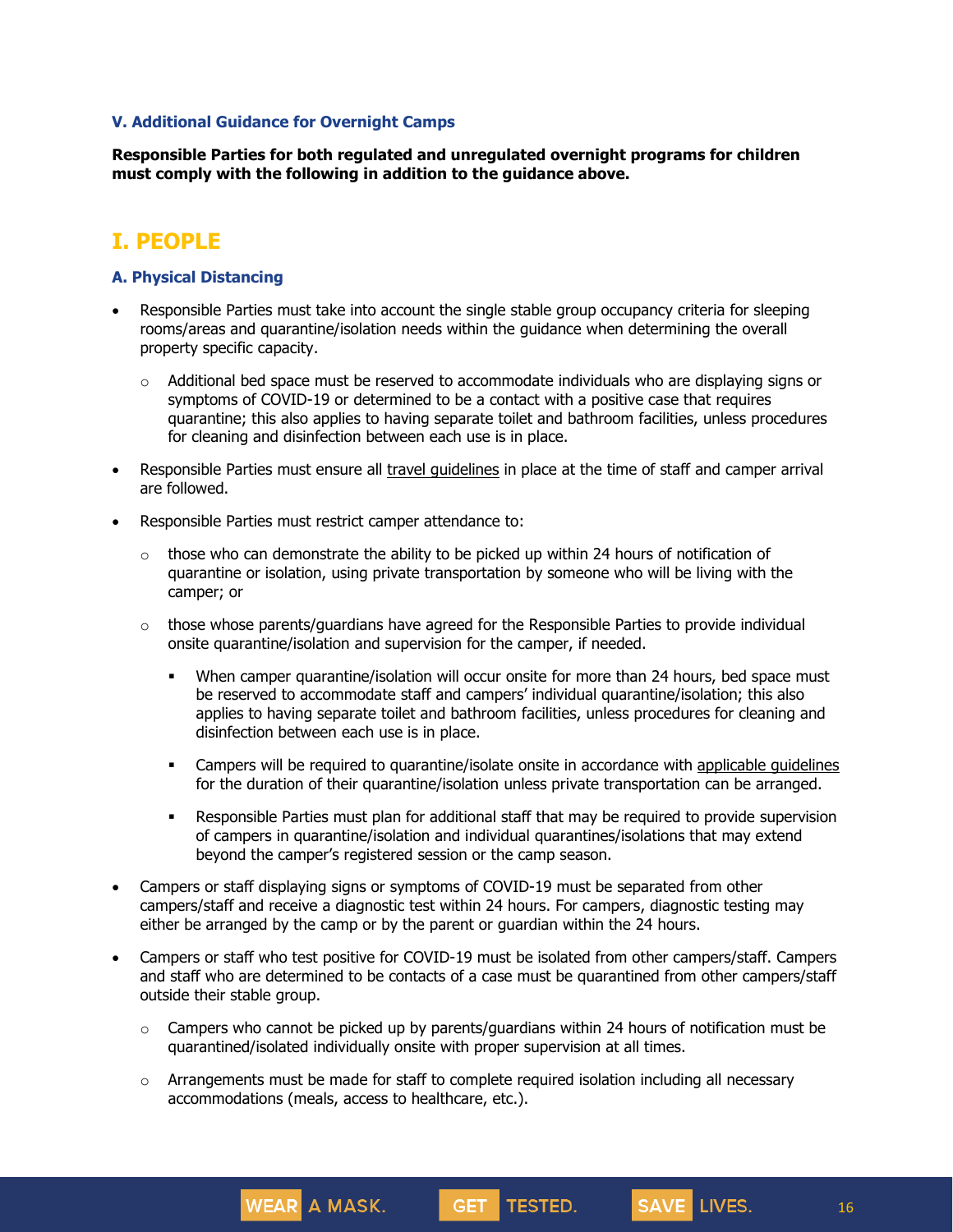- $\circ$  Asymptomatic individuals who are fully vaccinated or have recovered from laboratory confirmed COVID-19 in the previous 3 months who screen positive for COVID-19 exposure may remain at camp.
- Responsible Parties must prohibit non-essential visitors, who are not fully vaccinated, on site including volunteers, guests, individuals for activities, shows or performances, and parents/guardians except under emergency circumstances, to the extent possible.
- Responsible Parties must ensure that staff and camper cohorts remain as stable as possible by having the same group of campers stay with the same staff in "stable groups." Group size should be as small as possible but must be limited to no more than thirty-six (36) campers. The restriction on group size does not include staff providing supervision for campers.
	- $\circ$  Camps that consist entirely of fully vaccinated staff and campers are not required to establish stable groups.
	- $\circ$  Responsible Parties should consider the impacts of a positive case on all unvaccinated campers and staff within a stable group when determining group size up to the limit of 36. A positive case would require all unvaccinated campers and staff in that stable group to quarantine individually at camp or be sent home for quarantine.
	- $\circ$  Responsible Parties must ensure that different stable groups of up to 36 campers that contain campers or staff who are not fully vaccinated maintain social distance (e.g. six-feet separation) during activities and to the greatest extent possible when utilizing common spaces at the same time.
	- o Campers and staff are not required to wear a face covering or maintain social distance while within their stable group.
	- $\circ$  Unvaccinated staff must wear face coverings indoors when not within a stable group and unable to maintain six feet from others.
	- $\circ$  Responsible Parties should develop staffing plan that assign staff to stable groups of campers. Unvaccinated staff should not "float" between different stable group of campers, unless such rotation is necessary to safely supervise the campers due to staffing breaks and unforeseen circumstances (e.g. staff absence).
		- Unvaccinated staff not assigned to supervise specific campers should be cohorted in as small a unit as possible based on their role (e.g. administrative staff, kitchen staff) and contacts with other staff at camp.
		- A daily roster of all staff and stable groups must be maintained onsite for contact tracing as needed.
	- $\circ$  Campers or staff who are not fully vaccinated may not leave their designated stable group except for essential activities such as a doctor's appointment or to obtain essential supplies. Whenever unvaccinated staff or campers circulate outside of the stable group for an essential activity, acceptable face coverings must be worn, and social distancing maintained to the extent possible.
	- $\circ$  All staff on their days off should continue to adhere to social distancing and face covering requirements.
	- o Unvaccinated staff are required to undergo weekly COVID-19 testing.

o Responsible Parties must arrange sleeping areas (campers and staff) such that campers/staff are spaced a minimum of six feet apart in all directions.

**GET** 

**TESTED.** 

17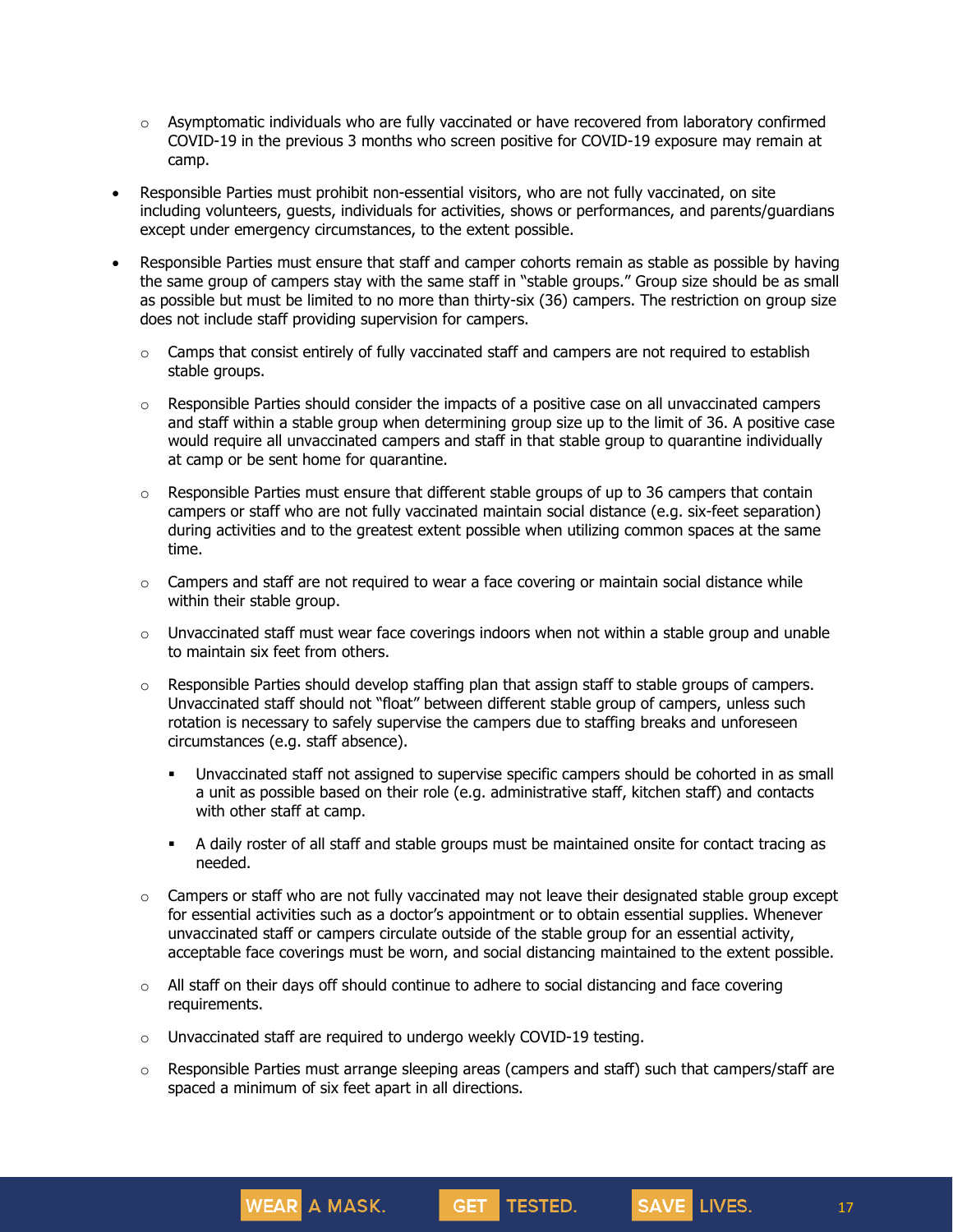- Where beds are not spaced six feet apart, campers/staff must be in a head-to-toe orientation with a minimum distance between beds to maintain six feet separation from the heads of neighboring individuals in all directions (e.g. the diagonal distance between the edge of the beds where the head of an individual would rest).
- Responsible Parties ensure that all campers and staff are sleeping or resting in a head-to-toe position to neighboring individuals.
- Beds must be placed at least six feet away from aisles or walkways where possible.
- Increase ventilation with outdoor air to the greatest extent possible (e.g. open windows, use window fans blowing outward).
- The capacity of a room or sleeping area must be limited to one stable group of campers and supervising staff.
- Barriers shall not be constructed, placed, or hung between beds as they may obstruct exits, restrict ventilation, and pose other fire safety hazards.
- Tents with campers/staff who are not fully vaccinated should be limited to one occupant or occupants within a stable group who normally reside together (e.g. siblings). If occupied by multiple people within a stable group who do not normally reside together, a minimum distance of six feet between heads of neighboring individuals must be maintained in all directions.
- Unvaccinated staff should be housed in smallest groups possible based on their role (e.g. administrative staff, kitchen staff) and contacts with other staff at camp.

## **II. PROCESSES**

## **A. Screening and Testing**

- Before Arrival at Camp:
	- $\circ$  Responsible Parties must require and ensure that all campers and staff received a negative molecular diagnostic test result for COVID-19 using a Food and Drug Administration (FDA) or DOH authorized polymerase chain reaction (PCR) or other nucleic acid amplification test (NAATs) of comparable analytical sensitivity performance that was performed on a specimen (e.g., swab) collected within 72 hours prior to arrival at the camp.
		- In lieu of PCR testing, camps may choose to require rapid antigen testing collected within six hours prior to arrival at camp or boarding buses for transportation to camp. Camps should note that rapid antigen testing is not as accurate as PCR; positive rapid tests will be considered positive tests and require a camper to be isolated individually per local health department orders, currently 10 days. Camps using this option should have availability of PCR testing nearby to further evaluate the antigen positive individuals.
			- Camps choosing to conduct rapid testing onsite must ensure social distancing and face coverings are implemented prior to and during the testing process, until negative results are received.

**GET TESTED.** 

 As an alternative to the testing requirement, campers and staff may provide proof of having completed the COVID-19 vaccination series at least 14 days prior to the date of arrival at camp or documentation of laboratory confirmed COVID-19 in the previous 3 months.

WEAR A MASK.

18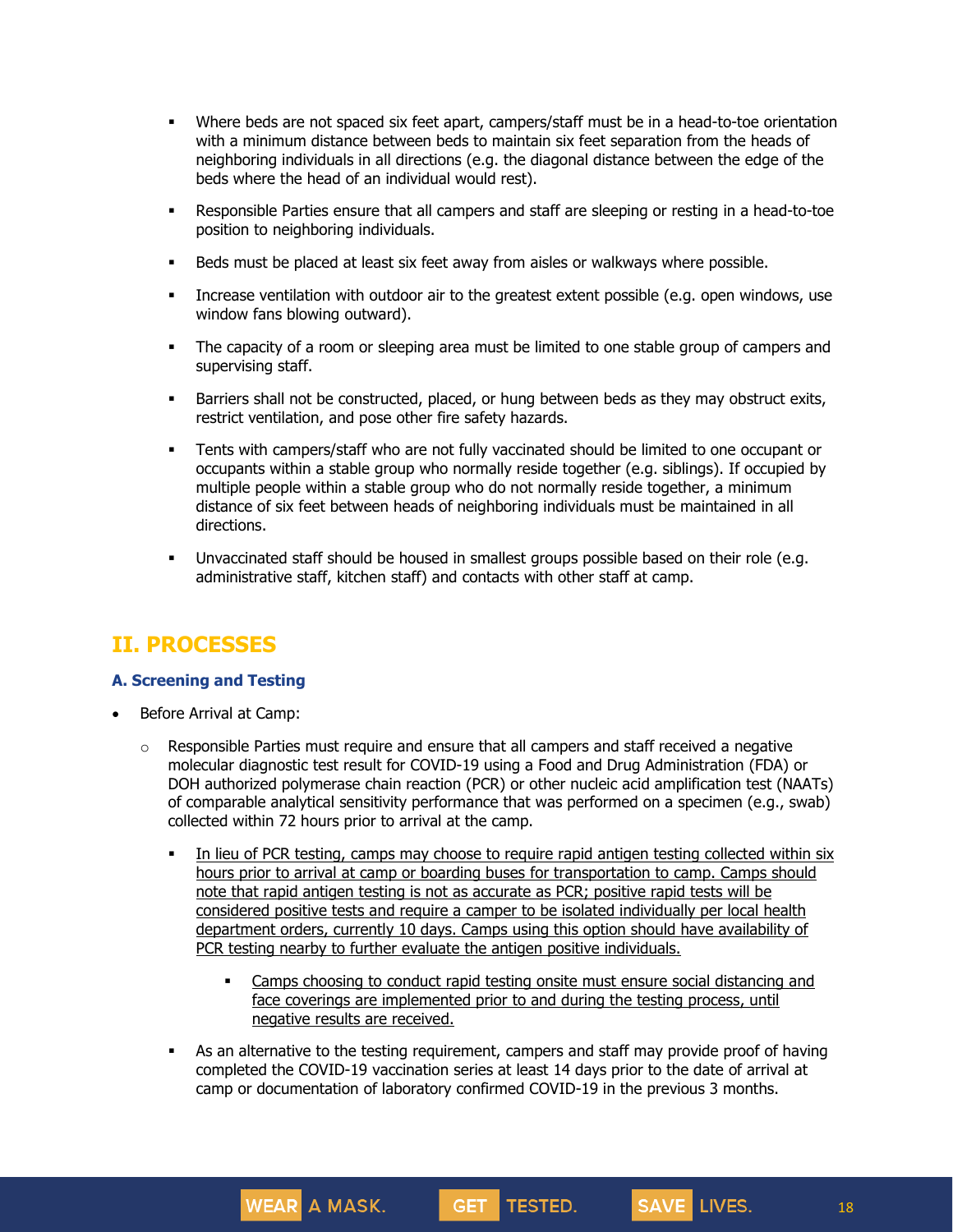- Overnight programs that operate for less than 72 hours are not required to obtain testing before attending the program.
- To minimize potential exposure, throughout the 10 days prior to camp arrival (including while waiting for PCR results) unvaccinated campers and staff should be monitored for symptoms of COVID-19, wear a face covering when in public, maintain social distancing, and should avoid extended periods in public, contact with strangers, and large congregate settings.
- Responsible Parties are required to identify and establish partnerships with local providers and/or testing services that can accommodate testing needs in the event a camper or staff member becomes symptomatic after arrival. In such situations, it is preferable to have rapid testing available. Ability to test onsite is preferred.
- Responsible Parties must instruct staff/campers to stay home if they are sick or show any symptoms of COVID-19 and direct staff/campers that do not pass pre-screening to not come to camp.
- For campers arriving to a program via bus transportation and for staff who provide supervision on the bus, screening procedures must be completed, and documentation of a negative COVID-19 diagnostic test or proof of having completed the COVID-19 vaccination series at least 14 days prior to the date of arrival at camp or documentation of laboratory confirmed COVID-19 in the previous 3 months must be obtained prior to boarding the bus.
	- The camp program must prohibit campers, staff, and parents/guardians from entering the site, or boarding the bus to the site, if they are showing symptoms of COVID-19.
- Responsible Parties must ensure all travel quidelines in place at the time of staff and camper arrival are followed.
- Upon Arrival at Camp or Prior to Boarding Buses for Transportation to Camp:
	- o All staff and campers must present documentation of a negative COVID-19 molecular diagnostic test (i.e. PCR) performed within the last 72 hours; proof of negative rapid antigen testing; proof of having completed the COVID-19 vaccination series at least 14 days prior to the date of arrival at camp; or documentation of laboratory confirmed COVID-19 in the previous 3 months.
		- Camps choosing to conduct rapid testing onsite must ensure social distancing and face coverings are implemented prior to and during the testing process, until negative results are received.
	- $\circ$  Responsible Parties must keep documentation of COVID-19 vaccination status on file for all staff and campers at the camp for review by health department staff as needed.
	- o All campers and staff must be screened for COVID-19.

- Screening should be coordinated in a way that prevents any close or proximate contact between individuals.
- At a minimum, screening must include temperature checks and be completed using a questionnaire that determines whether the individual has:
	- (a) knowingly been in close or proximate contact in the past 10 days with anyone who has tested positive through a diagnostic test for COVID 19 or who has or had symptoms of COVID-19;
		- Exception: Responsible Parties may allow asymptomatic staff and children/campers to attend a children's camp if the staff/child/camper is fully vaccinated or has

GET TESTED.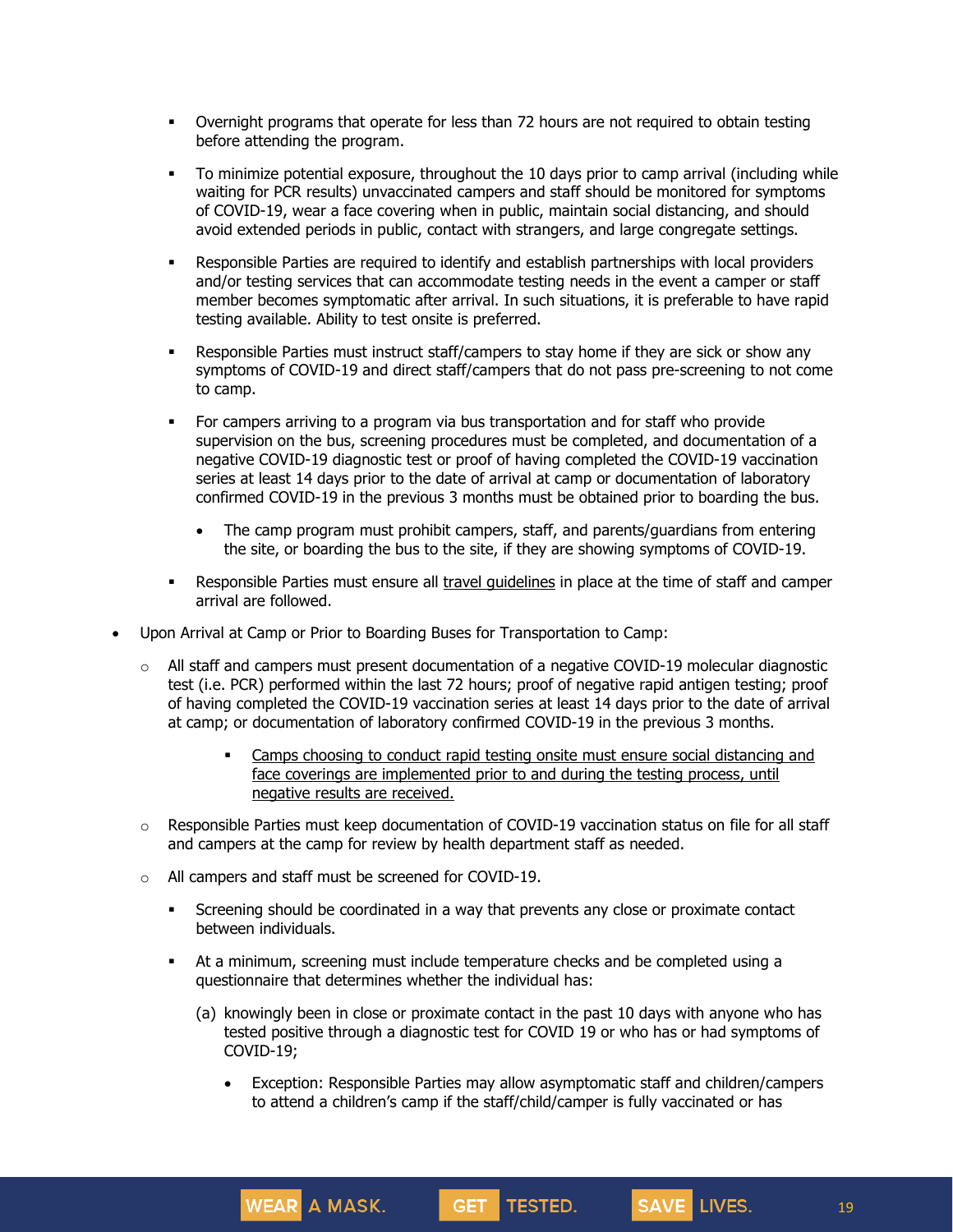recovered from laboratory confirmed COVID-19 in the previous 3 months and has not been placed on quarantine.

- (b) tested positive through a diagnostic test for COVID-19 in the past 10 days;
- (c) has experienced any symptoms of COVID-19 including a temperature of greater than 100.4°F in the past 10 days and/or
- (d) has traveled within the past 10 days and not complied with requirements of the [New](https://forward.ny.gov/covid-19-travel-advisory) York State Travel [Advisory.](https://forward.ny.gov/covid-19-travel-advisory)
- Responsible Parties should require staff to immediately disclose if and when their responses to any of the aforementioned questions change, such as if they begin to experience symptoms.
- Anyone who screens positive for or exhibits symptoms of COVID-19 or a temperature of greater than or equal to 100.4°F must not be allowed to board a bus, enter the facility or area, and must be sent home with instructions to contact their healthcare provider for assessment and testing.
- $\circ$  Responsible Parties must ensure that when providing transportation to the camp at least 6 feet of separation is maintained between all individuals that will be assigned to separate stable groups.
	- Responsible Parties must ensure that all individuals who are not fully vaccinated, including the driver, staff, and campers are wearing face coverings.
	- **Responsible Parties should ensure that when campers are boarding the vehicle, they are** occupying seats from back to front, where feasible.
	- Responsible Parties should increase ventilation, when weather permits, within any vehicle (e.g. opening the top hatches of buses or opening windows) within the discretion of the driver or program operator/manager.
- Throughout the Duration of Sessions:

WEAR A MASK.

- $\circ$  Responsible Parties must implement daily health checks for COVID-19 of campers and staff consistent with HIPAA.
	- Staff must check camper temperatures (non-contact thermometers recommended) every morning and evening, and make visual inspections of campers throughout the day for signs of potential COVID-19 illness which could include flushed cheeks, rapid breathing or difficulty breathing (without recent physical activity), fatigue, or extreme fussiness.
	- Staff must complete temperature checks daily in the morning and evening and be instructed to report to the infirmary immediately if they are experiencing COVID-19 related symptoms or become aware of any potential exposures, as noted on the questionnaire.
	- Temperature checks should occur per U.S. Equal Employment Opportunity Commission or DOH guidelines.
	- Daily temperature checks for campers and staff are recommended to occur prior to the individuals' breakfast and dinner.
- $\circ$  Refer to CDC guidance on "Symptoms of [Coronavirus](https://www.cdc.gov/coronavirus/2019-ncov/symptoms-testing/symptoms.html)," for the most up to date information on symptoms associated with COVID-19.

GET TESTED.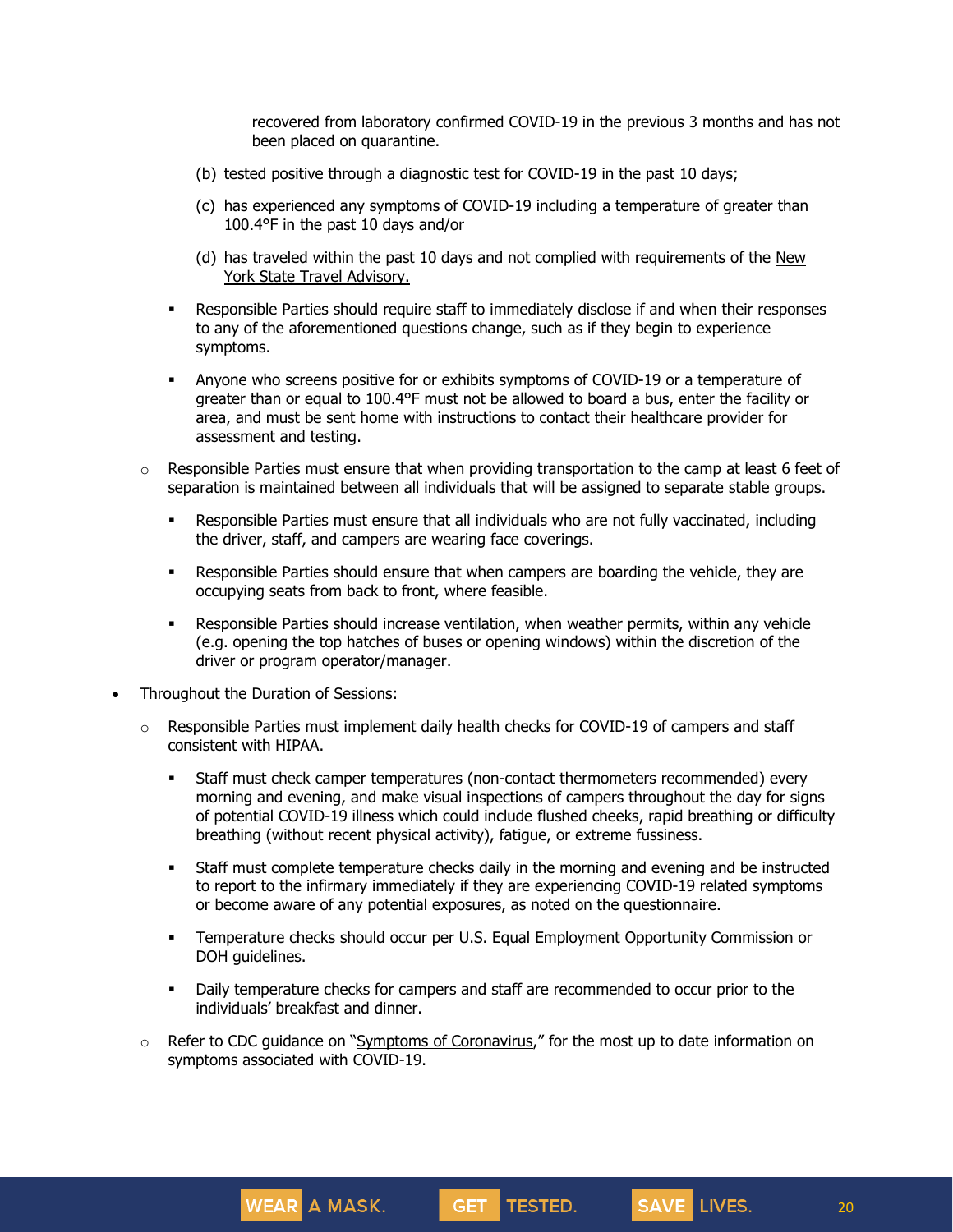- $\circ$  Anyone showing symptoms of or suspected of having COVID-19 or a temperature of greater than or equal to 100.4°F must immediately be separated from others, brought to the camp infirmary, and isolated.
- $\circ$  Responsible Parties must ensure that any personnel performing screening activities, including temperature checks, are appropriately protected from exposure to potentially infectious individuals seeking to enter the site. Personnel performing screening activities should be trained by employer identified individuals who are familiar with CDC, DOH, and OSHA protocols.
- $\circ$  Screeners should be provided and use PPE, including at a minimum, a face mask, and may include gloves, a gown, and/or a face shield. Responsible Parties must designate a central point of contact to ensure that daily health screenings are being conducted for staff and campers and who are notified in the event of a suspected or confirmed COVID-19 case.
	- The identified point of contact for the site should be prepared to receive notifications of suspected or positive cases and initiate the respective cleaning and disinfection procedures.
- $\circ$  Responsible Parties must designate a site safety monitor whose responsibilities include continuous compliance with all aspects of the site safety plan, for staff.
- $\circ$  To the extent possible, Responsible Parties should maintain a log of every person, including staff, campers, and any essential visitors who may have close or proximate contact with other individuals at the work site or area; excluding deliveries that are performed with appropriate PPE or through contactless means. Logs should contain contact information, such that all contacts may be identified, traced and notified in the event a staff member, camper or visitor is diagnosed with COVID-19. Responsible Parties must cooperate with state and local health department contact tracing efforts.

#### **B. Quarantine and Isolation:**

- Staff and campers displaying signs or symptoms of COVID-19 must obtain a diagnostic test to determine the need for them and others (e.g. campers from the same stable group) to isolate or quarantine.
	- $\circ$  Responsible Parties must obtain parental consent to administer or obtain COVID-19 testing for a camper or affirmation that parents/guardians will pick up their child within 24 hours to obtain prompt testing and provide documentation of laboratory results back to the camp.
	- $\circ$  A rapid COVID-19 diagnostic test is acceptable for determining if a symptomatic person is positive with COVID-19.
- Staff and campers displaying signs or symptoms of COVID-19 must be immediately separated from others pending test results.
- Responsible Parties must ensure staff and campers who test positive for COVID-19 or are determined to be a contact of a person who tested positive for COVID-19 are isolated/quarantined in accordance with applicable [guidelines](https://coronavirus.health.ny.gov/system/files/documents/2020/03/quarantine_guidance_0.pdf) and the following.
	- $\circ$  Exposed campers/staff within a stable group may quarantine together for the first 24 hours while campers are waiting to be picked up.
	- $\circ$  Individual accommodations and proper supervision must be provided to campers who parents have agreed to individual onsite quarantine/isolation; this also applies to having separate toilet and bathroom facilities unless procedures for cleaning and disinfection between each use is in place.

GET TESTED.

**WEAR A MASK.** 

21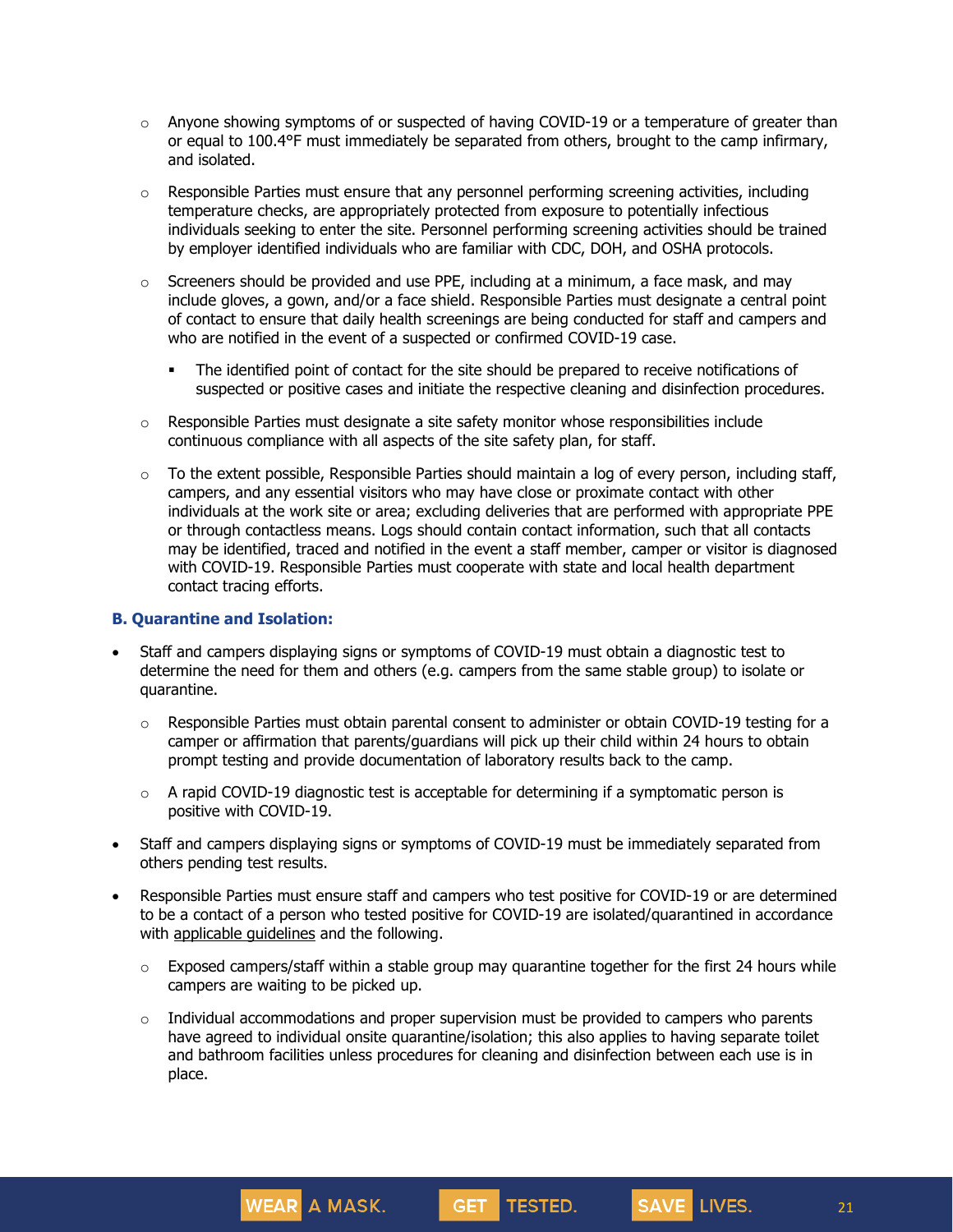- $\circ$  Campers will be required to quarantine/isolate onsite for the duration of their quarantine/isolation unless private transportation by someone who will be living with the camper can be arranged.
- $\circ$  Responsible Parties must plan for individual quarantines/isolations that may extend beyond the camper's registered session or the camp season.
- $\circ$  Responsible Parties must ensure that accommodations are provided on or offsite for the duration of staff isolation/quarantine period.
- $\circ$  Asymptomatic individuals who are fully vaccinated or have recovered from laboratory confirmed COVID-19 in the previous 3 months who screen positive for COVID-19 exposure do not require quarantine and may remain at camp.
- $\circ$  Responsible Parties must reassign the impacted staff member's duties to other staff in a manner that ensures continued supervision and health and safety of campers.
- Campers testing positive for COVID-19 or determined by the local health department to be a contact of a person diagnosed with COVID-19 and requiring quarantine (e.g. campers from a stable group) must be picked up by parents or guardians within 24 hours unless parents/guardians have agreed for the Responsible Parties to provide individual onsite quarantine/isolation. Enrollment in camp must be limited to campers whose parents/guardians agree to be available and able to pick up campers upon 24-hours notice or parents/guardians have agreed for the Responsible Parties to provide individual onsite quarantine/isolation.
	- $\circ$  Contacts may include but not be limited to all campers and staff within the stable group of a positive case. Additional contacts may be determined by local health departments through contact tracing.
	- $\circ$  Asymptomatic individuals who are fully vaccinated or have recovered from laboratory confirmed COVID-19 in the previous 3 months who screen positive for COVID-19 exposure may remain at camp.
- Responsible Parties must provide written notification to parents/guardians prior to their child's enrollment regarding quarantine and isolation procedures including:
	- $\circ$  The need to be available to pick up campers within 24-hours and of COVID-19 testing requirements.
	- $\circ$  In the event that a parent/guardian who is a member of the same residence of a camper has tested positive for, or who is exhibiting symptoms of COVID-19, Responsible Parties must advise the parent/guardian that they cannot enter the site for any reason, including pick up of their child. Responsible Parties must utilize an alternate parent/guardian or authorized emergency contact to pick up the child.
- Campers who are being sent home because of a positive screening (e.g. onset of COVID-19 symptoms) must be immediately separated from other campers and supervised until their parent/guardian or emergency contact can pick them up from camp.

- Responsible Parties must immediately notify the state and local health [department](https://www.health.ny.gov/contact/contact_information/) about the case if test results are positive for COVID-19.
- Responsible Parties should consult with their local health department regarding protocols and policies for staff, parents/guardians, or children/campers seeking to return to work or the site after a suspected or confirmed case of COVID-19 or after such person has had close or proximate contact with a person suspected or confirmed with COVID-19.

GET TESTED.

22